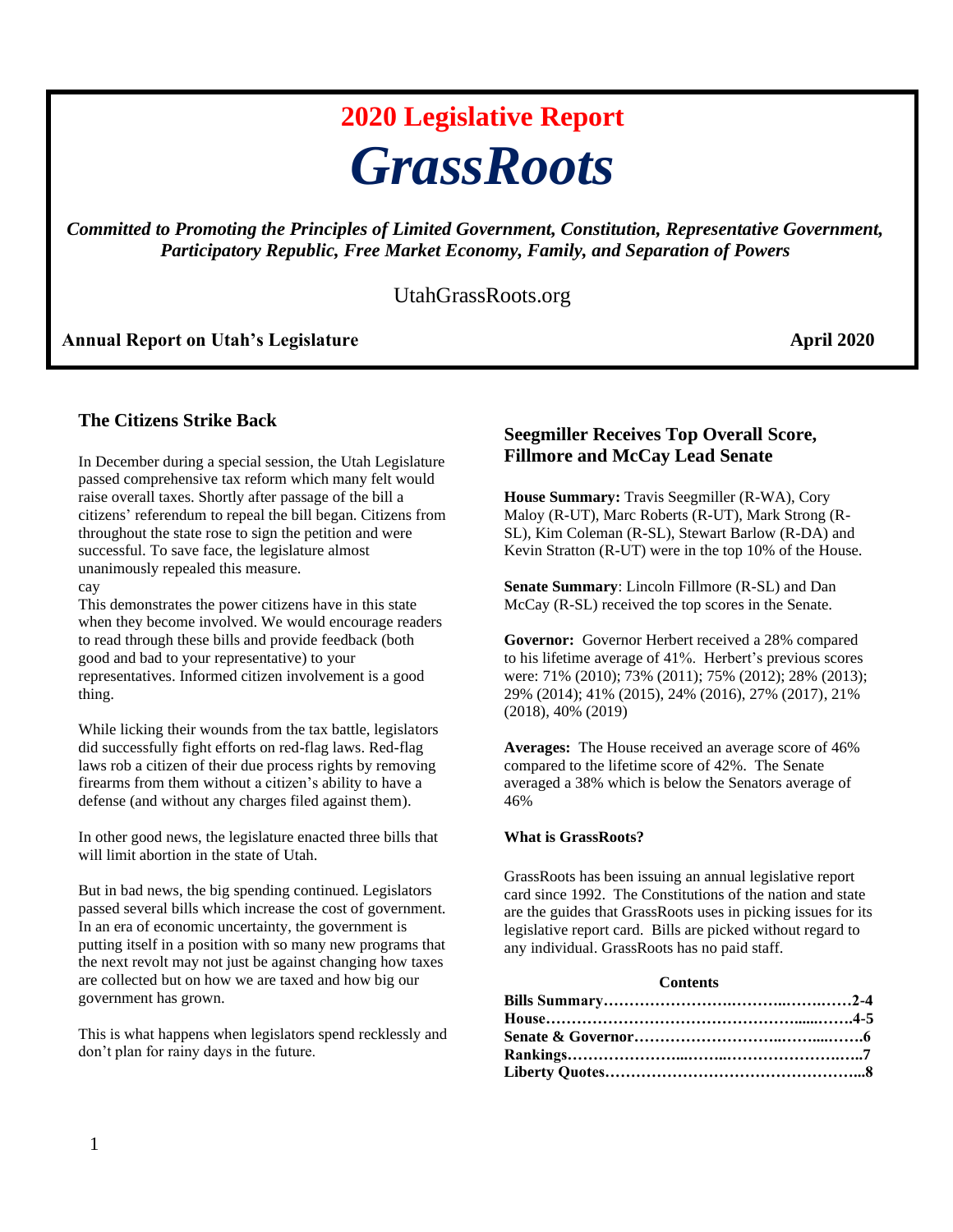**Bills are listed by number with house bills listed first. The sponsor(s) of the bill is in parentheses with the primary sponsor listed first. The tally on bills from each house is listed by Yeas, Nays and those Absent or Not Voting. Text of all bills can be found at http://le.utah.gov.**

**A) H.B. 33 (K. Lisonbee, W. Harper)** Strengthens parental rights by looking for the least restrictive means and alternatives to prevent "irretrievable destruction" of the family unit. It also protects the family by considering a relative or friend for the temporary placement of a child. **GrassRoots approves of a YES vote. Passed the House (70-0-5), Senate (22-0-7) and was signed into law by the Governor.** 

**B) H.B. 99 (L. Snow, L. Hillyard)** Appropriates, as an ongoing appropriation, an additional \$10 million to the enhanced kindergarten early intervention program. It also increases state control of local education by requiring the state board to develop and collect data for kindergarten entry and exit assessments. **GrassRoots approves of a NO vote. Passed the House (47-23- 5), Senate (27-0-2) and was signed into law by the Governor.** 

**C) H.B. 100 (L. Snow, L. Hillyard)** Violates the principle of equal treatment under the law by creating the Veterans Treatment Court, an advancement of the pre-existing Veterans Court. The bill also creates rights issues for the accused, Separation of Powers issues, and maybe even states' rights issues, as it specifies "continuous judicial supervision using a cooperative approach with prosecutors, defense attorneys, substance abuse treatment services, the Department of Corrections, and the United States Department of Veterans Affairs Veterans Justice Outreach Program". **GrassRoots approves of a NO vote. Passed the House (71-0-4), Senate (24-0-5) and was signed into law by the Governor.** 

**D) H.B. 101 (C. Moss, D. Ipson)** Reduces the penalty for various cell-phone-related conduct while driving from class C misdemeanor to infraction. It also repeals the elevation of the "crime" to a class B misdemeanor for certain repeat offenses. These are improvements. It also expands the definition of such offenses by broadening to using "a hand to hold or operate a handheld wireless communication device." And this enlarged category of offenses remains as a class B misdemeanor "if the person has also inflicted serious bodily injury upon another…" We believe civil liability for fault in an accident is appropriate. We question the propriety of imprisoning somebody for 6 months for an accident. We judge that the bad of this bill outweigh the good. **GrassRoots approves of a NO vote. Passed the House (40-32-3), Senate 2 nd reading (19-8-2), but failed to pass the Senate, never having come to a 3rd reading vote in there. Legislators have different reasons for voting on a 2nd reading. Please ask you State Senator to explain their vote.** 

**E) H.B. 104 (B. King)** Infringes on an individual's free-speech rights by making it a class B misdemeanor, which is punishable for up to six months in jail if an individual does not contact 911 during an emergency or crime. While an individual has an individual responsibility to help, putting someone in prison is extreme and could be abused. **GrassRoots approves of a NO vote. Failed in the House (29-46-0).** 

**F) H.B. 107 (M. Winder, L. Hillyard)** Is likely to cost \$428,200 for the Effective Teachers in High Poverty Schools and allows teachers in grades 1-3 to be eligible to participate. **GrassRoots approves of a NO vote. Passed the House (54-16-5), Senate (27-0-2) and was signed into law by the Governor.**

**G) H.B. 114 (S. Waldrip, A Millner)** Increases government spending by allocating, as an ongoing appropriation, \$5 million for early childhood assessments in mathematics. Bill also takes away local control by using state dollars to determine the assessments that local education associations can provide. **GrassRoots approves of a NO vote. Passed the House (38-33- 4), Senate (25-0-4) and was signed into law by the Governor.** 

**H) H.B. 132 (K. Coleman, T. Weiler)** Protects rights of students at institutions of higher education by prohibiting a college or university from punishing certain acts of speech providing they do not violate another's rights. These acts cannot be discriminatory harassment. **GrassRoots approves of a YES vote. Passed the House (39-31-5) but failed in the Senate (9- 16-4).** 

**I) H.B. 146 (C. Maloy, C. Bramble)** Prohibits the suspension of a driver's license simply because an individual has not paid certain fines. Individuals need to work to provide for their families and basic needs. If an individual cannot drive, they may not be able to work, and this places a burden on the taxpayer. **GrassRoots approves of a YES vote. Passed the House (40-32- 3) but did not come up for a floor vote in the Senate.** 

**J) H.B. 189 (T. Quinn)** Creates inequality under the law by allowing an individual who is 72 years old to be excused from jury duty simply based upon his or her age. As citizens, we have certain obligations, one of these is jury duty. Exempting an individual because of their age is discriminatory and creates two classes of citizens. **GrassRoots approves of a NO vote. Failed in the House (30-40-5)**

**K) H.B 209 (R. Ward, E. Vickers)** The Fourth Amendment protects a citizen from "unreasonable searches and seizures", bill violates this right by allowing the Health Data Committee to disclose identifiable health data to the Department of Health or other public health authority. This includes information on immunization and cancer. **GrassRoots approves of a NO vote. Passed the House (48-20-7), Senate (24-0-5) and was signed into law by the Governor.**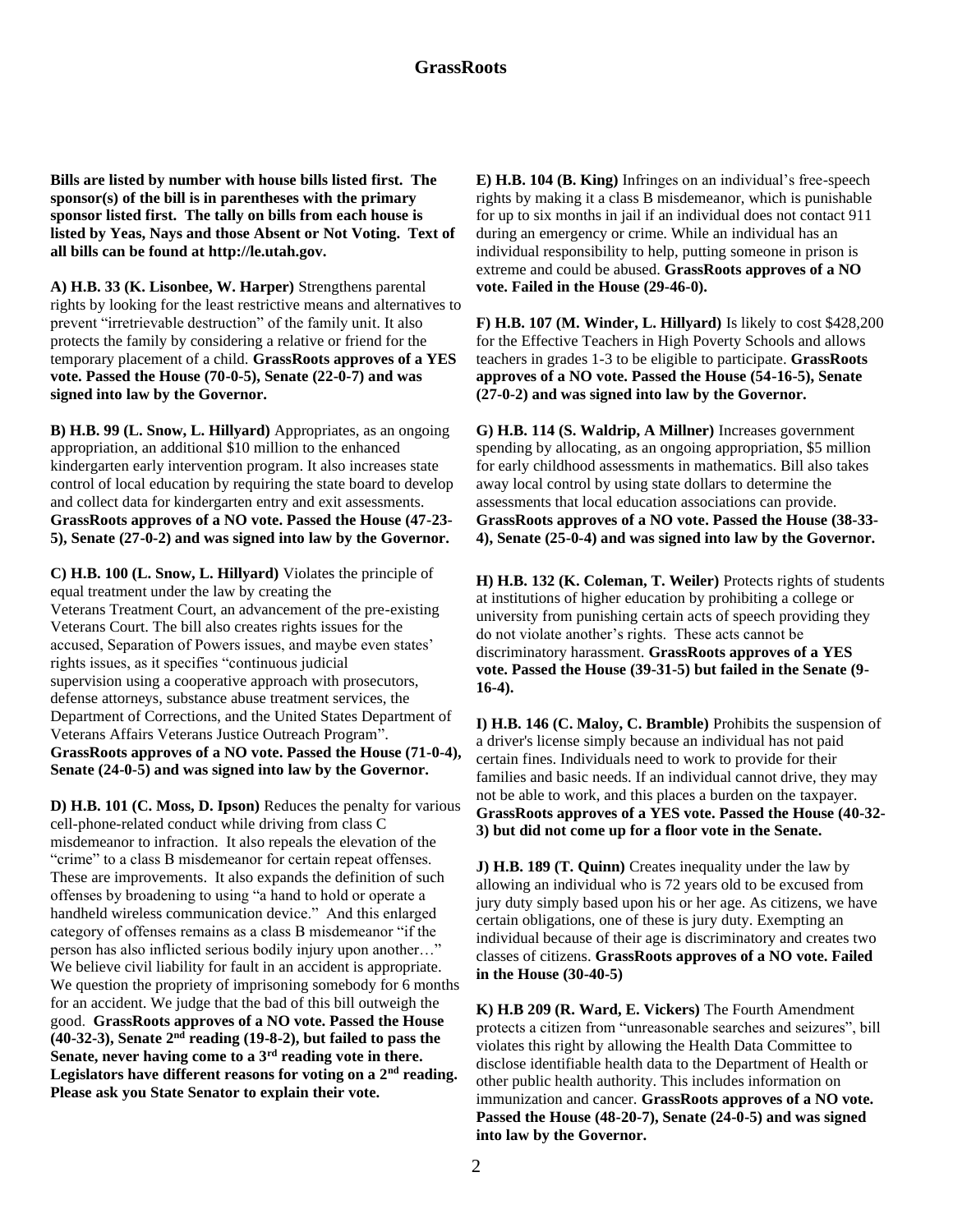**L) H.B. 222 (D. Johnson, L. Hillyard)** Is likely to cost US taxpayers \$1 million to create the Start Smart Utah Program. It provides breakfast after the school day has begun. Individuals have increasingly become more and more reliant upon government which increases the burden on taxpayers and takes away the responsibility from parents to provide for their children. **GrassRoots approves of a NO vote. Passed the House (53-17- 5), Senate (25-1-3), and was signed into law by the Governor.** 

**M) H.B. 241 (L. Shurtliff)** Infringes on parental rights by decreasing age at which a child must attend kindergarten from six to five years old. Continues an ongoing attempt to replace parental influence with government control over children. Ultimately, we must remember it is the responsibility of the parents to raise their children, not the government. **GrassRoots approves of a NO vote. Failed in the House (23-46-6).** 

**N) H.B. 323 (S. Eliason, A. Millner)** Prohibits mental health screening in government schools without parental consent, and provides that data collected from a mental health screening may not be included in a student's records. These appear to be improvements in the statute where mental health screening is already taking place in our schools. It also requires the State Board of Education to approve an "evidence-based" mental health screening program to be administered annually to students in participating LEAs (local education agencies). The sponsor's stated goal is to reduce suicide among young students. This is a worthy goal. But routine mental health screening in government schools is another enlargement of the role of government in our society. We would urge that government institutions only perform mental health screening (which is a form of search) based on probable cause (for instance, probable cause to believe that an individual is considering suicide). We would urge that mental health screening without such probable cause be left to consenting parties in the private sector. We judge that the bad of this bill outweighs the good. **GrassRoots approves of a NO vote. Passed the House (44-28-3), Senate (19-9-1) and was signed into law by the Governor.** 

**O) H.B. 324 (M. Judkins, T. Weiler)** Provides that a prosecution agency may create a conviction integrity unit to review past convictions that, considering new or previously hidden evidence, look problematic. When such a conviction is questioned and a court is petitioned to review it, the crime victim is to be notified of this petition. In response to the petition, the court has various options, including vacating the conviction, ordering a new trial, and-or modifying the sentence. One of the bedrock principles of our justice system is to protect innocent individuals from going to jail. When prosecutors erroneously bring about punishment for an innocent person, they should be able to take steps to correct their errors. **GrassRoots approves of a YES vote. Passed the House (44-28-3), Senate (24-2-3) and was signed into law by the Governor.** 

**P) H.B. 350 (S. Waldrip, S. Sandall)** Creates inequality under the law by creating increased penalties for drivers who had a drug metabolite even if the individual was not shown to be impaired. **GrassRoots approves of a NO vote. Passed the House (67-2-6) but failed in the Senate (11-17-1).** 

**Q) H.B. 364 (S. Christensen, C. Bramble)** Protects the right to life by requiring a medical professional to offer a display of live fetal images and of audible the fetal heartbeat (if possible) to a pregnant woman before performing an abortion. The right to life is our most fundamental right, this bill provides for showing evidence abortion kills a living being. **GrassRoots approves of a YES vote. Passed the House (47-20-8), Senate (16-7-6) but changes made in Senate did not receive a final vote in the House.**

**R) S.B. 39 (J. Anderegg, V. Potter)** Increases government spending through a one-time appropriation of \$10 million to the Olene Walker Housing Loan Fund for affordable housing in the state of Utah. Affordable housing is not the proper role of government, and government involvement increases housing costs. Let the free market decide. **GrassRoots approves of a NO vote. Passed the House (48-24-3), Senate (16-10-3) and was signed into law by the Governor.** 

**S) S.B. 62 (J. Anderegg, M. Roberts)** Reauthorizes all administrative rules made by various executive agencies. This compromises the principle of Separation of Powers by allowing the continuation of rulemaking of a legislative nature by executive agencies, in violation of Utah State Constitution, Article V, Section 1. **GrassRoots approves of a NO vote. Passed the House (67-1-7), Senate (27-2-0) and was signed into law by the Governor.** 

**T) S.B. 67 (C. Bramble, K. Lisonbee)** Honors the right to life, by requiring health care facilities to provide for the final disposition of aborted fetus and miscarried fetal remains. Some health care facilities have sold the remains of fetuses, a barbaric practice. All human life is precious and should be protected. **Grassroots approves of a YES vote. Passed the House (49-20- 6), Senate (22-6-1) and was signed into law by the Governor.** 

**U) S.B. 74 (D. Kitchen, S. Eliason)** Requires the Division of Health Care Financing to apply for a Medicaid waiver or a state plan amendment to extend family planning services to individuals with income equal to or less than 250% of the federal poverty level. Thus increases the cost of government by \$3 million in FY2021 and \$4 million in FY2022 between federal and state funding (the fiscal notes list some of this money as revenue from the federal government, but taxpayers still pay for it). **GrassRoots approves of a NO vote. Passed the Senate (23-1-5) but did not come up for a floor vote in the House.**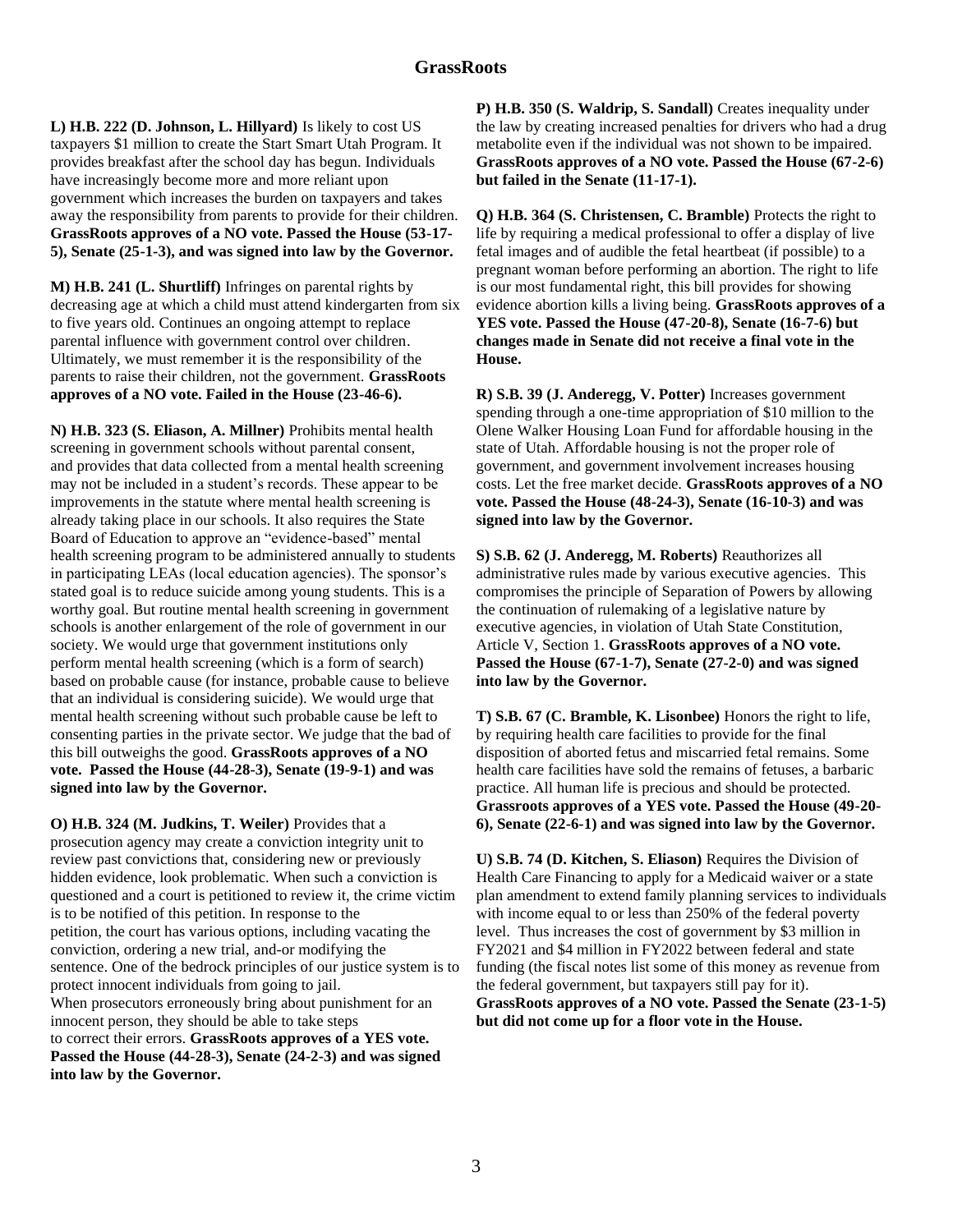## **GrassRoots**

**V) S.B. 173 (D. Ipson, L. Perry)** Infringes on an individual's first amendment rights by placing more restrictions on how an individual may protest government action at a public meeting or in a public place. The bill says a person can be charged with a Class C misdemeanor (could be enhanced to a class A misdemeanor) if their conduct creates a risk of public

**W) S.B. 174 (D. McCay, K. Lisonbee)** Protects human life by prohibiting abortion with limited exceptions if a court of binding authority holds that a state may prohibit abortion. All rights are predicated upon the right to life. **GrassRoots approves of a YES vote. Passed the House (51-21-3), Senate (22-5-2) and was signed into law by the Governor.** 

inconvenience, annoyance, or threatening behavior. The language is vague and threatens a citizen's rights. **GrassRoots approves of a NO vote. Passed the House (40-30-5), Senate (26-0-3) and was signed into law by the Governor.** 

**X) S.B. 198 (K. Mayne, C. Moss)** Creates barriers to entry by requiring substitute teachers to complete certain training before employment. It also takes power from local school districts which should have the authority to create hiring criteria for their district. **GrassRoots approves of a NO vote. Passed the Senate (25-2-2) but failed in the House (21-49-5).** 

| Utah State House of Representatives                                                                                                  |                  |             |               |                           |              |              |              |              |              |              |              |              |              |                |              |              |              |              |              |              |              |              |              |    |              |              |              |  |
|--------------------------------------------------------------------------------------------------------------------------------------|------------------|-------------|---------------|---------------------------|--------------|--------------|--------------|--------------|--------------|--------------|--------------|--------------|--------------|----------------|--------------|--------------|--------------|--------------|--------------|--------------|--------------|--------------|--------------|----|--------------|--------------|--------------|--|
| 2020 Voting Summary                                                                                                                  |                  |             |               |                           |              |              |              |              |              |              |              |              |              |                |              |              |              |              |              |              |              |              |              |    |              |              |              |  |
| Y or y="yes", N or n="no"; a=absent or not voting; Y or N=good vote; y or n=bad vote; Y or y (bold) = chief sponsor or floor sponsor |                  |             |               |                           |              |              |              |              |              |              |              |              |              |                |              |              |              |              |              |              |              |              |              |    |              |              |              |  |
|                                                                                                                                      |                  |             |               |                           |              |              |              |              |              |              |              |              |              |                |              |              |              |              |              |              |              |              |              |    |              |              |              |  |
|                                                                                                                                      |                  |             |               |                           | HB           | HB           | H.B          | HB           | HB           | HB           | HB           | HB           | HB           | HB             | HB           | HB           | HB           | HB           | HB           | HB           | HB           | SB           | SB           | SB | SB           | SB           | <b>SB</b>    |  |
|                                                                                                                                      |                  |             |               |                           | 33           | 99           | 100          | 101          | 104          | 107          | 114          | 132          | 146          | 189            | 209          | 222          | 241          | 323          | 324          | 350          | 364          | 39           | 62           | 67 | 173          | 174          | 198          |  |
|                                                                                                                                      |                  |             |               |                           | A            | B            | С            | D            | E            | F            | G            | н            |              | J              | κ            | L            | M            | N            | o            | P            | Q            | R            | s            | T  | $\mathbf v$  | W            | X            |  |
| <b>GrassRoots Recommended Votes:</b>                                                                                                 |                  |             |               |                           | Y            | N            | Ν            | N            | N            | Ν            | N            | Υ            | Υ            | Ν              | Ν            | Ν            | Ν            | N            | Υ            | N            | Y            | N            | N            | Υ  | N            | Y            | Ν            |  |
|                                                                                                                                      |                  |             | 2020          | Lifetime                  |              |              |              |              |              |              |              |              |              |                |              |              |              |              |              |              |              |              |              |    |              |              |              |  |
| <b>Rep-Party</b>                                                                                                                     | Dist             | County(ies) | <b>Scores</b> | <b>Scores</b>             |              |              |              |              |              |              |              |              |              |                |              |              |              |              |              |              |              |              |              |    |              |              |              |  |
| Cheryl Acton                                                                                                                         | 43               | Salt Lake   | 45%           | 59%                       |              | a            | $\mathsf{v}$ | $\mathsf{v}$ | $\mathsf{v}$ | $\mathsf{v}$ | a            |              |              | N              | $\mathsf{v}$ | $\mathsf{v}$ | N            | N            | n            | $\mathsf{v}$ |              | a            | $\mathsf{v}$ |    | $\mathsf{v}$ |              | N            |  |
| Carl Albrecht-R                                                                                                                      | 70               |             | 48%           | 47%                       |              | $\mathsf{v}$ | $\mathsf{v}$ | N            | N            | $\mathsf{v}$ | N            |              | n            | N              | V            | v            | N            | $\mathsf{v}$ | n            | $\mathsf{v}$ |              | $\mathsf{v}$ | V            |    | $\mathsf{v}$ |              | N            |  |
| Kyle Andersen-R                                                                                                                      | $\overline{7}$   | Weber       | 41%           | 43%                       | $\vee$       | $\mathsf{v}$ | $\mathsf{v}$ | N            | $\mathsf{v}$ | $\mathsf{v}$ | $\mathbf{v}$ |              | n            | N              | $\mathsf{v}$ | $\mathsf{v}$ | a            | $\mathsf{v}$ |              | $\mathsf{v}$ |              | $\mathbf{v}$ | $\mathsf{v}$ | Ÿ  | $\mathsf{v}$ | Ÿ            | N            |  |
| Patrice Arent-D                                                                                                                      | 36               | Salt Lake   | 17%           | 17%                       |              | $\mathsf{v}$ | $\mathsf{v}$ | $\mathsf{v}$ | $\mathsf{v}$ | V            | $\mathsf{v}$ | $\mathsf{n}$ | n            | $\mathbb N$    | $\mathsf{v}$ | V            | v            | $\mathsf{v}$ |              | $\mathsf{v}$ | n            | $\mathsf{V}$ | V            | n  | N            | n            | $\mathsf{v}$ |  |
| Melissa Ballard-R                                                                                                                    | 20               | Davis       | 35%           | 42%                       | v            | $\mathsf{v}$ | $\mathsf{v}$ | N            | N            | $\mathsf{v}$ | $\mathsf{v}$ | $\mathsf{n}$ |              | $\mathsf{v}$   | $\mathsf{v}$ | $\mathsf{v}$ | $\mathsf{v}$ | $\mathbf{v}$ |              | $\mathsf{v}$ |              | $\mathsf{v}$ | $\mathsf{v}$ |    | $\mathsf{v}$ | $\mathsf{n}$ | N            |  |
| <b>Stewart Barlow-R</b>                                                                                                              | 17               | Davis       | 74%           | 55%                       |              | N            | $\mathsf{v}$ | N.           | N            | N            | N            |              | n            | N              | V            |              | N            | N            | n.           | $\mathsf{v}$ |              | N            | V            |    | N            |              | N            |  |
| Brady Brammer-R                                                                                                                      | 27               | Utah        | 68%           | 70%                       | Y            | N            | $\mathsf{v}$ | N            | $\mathsf{v}$ | $\mathsf{v}$ | N            |              |              | N              | <b>N</b>     | $\mathsf{v}$ | N            | N            | n            | $\mathbf{v}$ |              | N.           | $\mathsf{a}$ | Y  | $\mathsf{v}$ | Y            | N            |  |
| Joel Briscoe-D                                                                                                                       | 25               | Salt Lake   | 26%           | 17%                       |              | $\mathsf{v}$ | y            | $\mathsf{v}$ | $\mathsf{v}$ | N            | $\mathsf{v}$ | n            |              | $\mathsf{N}$   | V            | $\mathsf{v}$ | $\mathsf{v}$ | $\mathsf{v}$ |              | $\mathsf{v}$ | n.           | $\mathsf{v}$ | v            | n  | N            | n            | $\mathsf{v}$ |  |
| Walt Brooks-R                                                                                                                        | 75               | Washington  | 61%           | 58%                       | Ÿ            | $\mathsf{v}$ | V            | N            | N            | $\mathsf{v}$ | $\mathsf{N}$ | n            | v            | $\mathbf{v}$   |              | $\mathsf{v}$ | N            | N            | v            | $\mathsf{v}$ |              | N            | V            |    | $\mathsf{v}$ |              | N            |  |
| Scott Chew-R                                                                                                                         | 55               | UT/Dusch    | 48%           | 44%                       |              | N            | y            | N            | N            | y            | $\mathsf{N}$ |              | n            | y              | y            | y            | N            | N            | n            | y            | a            | V            | У            |    | y            | a            | $\mathsf{N}$ |  |
| Steve Christiansen-R                                                                                                                 | 47               | Salt Lake   | 65%           | 65%                       | Y            | $\mathsf{N}$ | V            | V            | $\mathbb N$  | V            | $\mathsf{N}$ |              |              | $\mathbf{v}$   | V            | N            | N            | N            | n            | $\mathsf{v}$ |              | $\mathsf{N}$ | v            | Y  | N            | Ÿ            | N            |  |
| Kay Christofferson-R                                                                                                                 | 56               | Utah        | 61%           | 60%                       |              | N            | y            | N            | $\mathsf{N}$ | V            | $\mathsf{N}$ |              |              | y              | V            | V            | N            | $\mathsf{v}$ |              | V            |              | N            | v            |    | $\mathsf{v}$ |              | $\mathsf{N}$ |  |
| <b>Kim Coleman-R</b>                                                                                                                 | R                | Salt Lake   | 77%           | 77%                       | Y            | $\mathsf{N}$ | y            | N            | $\mathsf{N}$ | a            | $\mathsf{N}$ |              | n            | $\mathsf{v}$   |              |              | N            | N            | Ÿ            | $\mathsf{v}$ |              | N            | v            | Y  | N            | Y            | N            |  |
| Jen Dailey-Provost-D                                                                                                                 | 24               | Salt Lake   | 32%           | 23%                       |              | y            | y            | y            | y            | N            | V            | $\mathsf n$  |              | N              | V            | y            | v            | N            |              | a            | n            | V            | У            | n  | ${\sf N}$    | n            | y            |  |
| Brad Daw-R                                                                                                                           | 60               | Utah        | 61%           | 66%                       | Ÿ            | N            | V            | N            | N            | $\mathsf{v}$ | N            |              | n            |                | V            | N            | N            | N            | n            | $\mathsf{v}$ |              | N            | $\mathsf{V}$ |    | $\mathsf{v}$ |              | N            |  |
| Susan Duckworth-D                                                                                                                    | 22               | Salt Lake   | 11%           | 27%                       | Y            | $\mathsf{v}$ | a            | $\mathsf{v}$ | $\mathsf{v}$ | a            | $\mathsf{v}$ | n            | a            | $\mathsf{v}$   | $\mathsf{v}$ | v            | $\mathsf{v}$ | $\mathsf{v}$ |              | $\mathsf{V}$ | n            | v            | v            | n  | $\mathsf{v}$ | a            | V            |  |
| James Dunnigan-R                                                                                                                     | 39               | Salt Lake   | 36%           | 50%                       |              | $\mathsf{v}$ | a            | $\mathsf{v}$ | N            | $\mathsf{v}$ | $\mathsf{v}$ | n            |              | N              | v            | $\mathsf{v}$ | $\mathsf{v}$ | N            |              | y            |              | v            | $\mathsf{v}$ | n  | N            | n            | V            |  |
| Steve Eliason-R                                                                                                                      | 45               | Salt Lake   | 25%           | 39%                       | a            | $\mathsf{v}$ | v            | $\mathsf{v}$ | N            | $\mathbf{v}$ | V            | n            | n.           | N              | $\mathsf{v}$ | a            | N            | v            | n            | $\mathsf{V}$ | a            | $\mathsf{v}$ | $\mathsf{v}$ |    | $\mathsf{v}$ |              | a            |  |
|                                                                                                                                      |                  | Box Elder,  |               |                           |              |              |              |              |              |              |              |              |              |                |              |              |              |              |              |              |              |              |              |    |              |              |              |  |
| Joel Ferry-R                                                                                                                         | 1                | Cache       | 62%           | 53%                       | a            | N            | $\mathsf{v}$ |              | N            |              | N            | n            | n            |                |              |              |              |              |              |              | a            | Ν            |              |    | a            |              | N            |  |
| Francis Gibson-R                                                                                                                     | 65               | Utah        | 50%           | 66%                       |              | $\mathsf{v}$ | $\mathsf{v}$ | N.           | N            | $\mathsf{v}$ | N            |              | a            | $\mathsf a$    | N            | V            | $\mathsf{v}$ | a            | $\mathsf n$  | $\mathsf{v}$ | $\mathsf{a}$ | N.           | $\mathsf{v}$ | a  | $\mathsf{v}$ | Y            | N            |  |
| Craig Hall-R                                                                                                                         | 33               | Salt Lake   | 27%           | 36%                       |              | y            | $\mathsf{y}$ | y            | N            | $\mathsf{y}$ | $\mathsf{v}$ | $\mathsf{n}$ |              | N              | $\mathsf{v}$ | V            | $\mathsf{a}$ | $\mathsf{v}$ |              | $\mathsf{v}$ | $\mathsf{n}$ | $\mathsf{v}$ | y            | n  | N            | n            | $\mathsf{v}$ |  |
| Stephen Handy-R                                                                                                                      | 16               | Davis       | 45%           | 35%                       | v            | $\mathsf{v}$ | $\mathsf{v}$ | $\mathsf{v}$ | $\mathsf{v}$ | $\mathsf{v}$ | N            |              | $\mathsf n$  | N              | V            | $\mathsf{v}$ | $\mathsf{v}$ | N            | $\mathsf{n}$ | $\mathsf{v}$ |              | $\mathsf{a}$ | $\mathsf{v}$ | v  | N            |              | N            |  |
| Suzanne Harrison-                                                                                                                    | 32               | Salt Lake   | 17%           | 18%                       |              | $\mathsf{y}$ | $\mathsf{v}$ | $\mathsf{y}$ | $\mathsf{y}$ | y            | $\mathsf{v}$ | n            |              | N              | V            | $\mathsf{v}$ | $\mathbf{y}$ | $\mathsf{v}$ |              | $\mathsf{v}$ | n.           | $\mathsf{V}$ | V            | n  | $\mathsf{v}$ | n            | y            |  |
| Timothy Hawkes-R                                                                                                                     | 18               | Davis       | 45%           | 49%                       | v            | $\mathsf{v}$ | $\mathsf{v}$ | N            | N            | N            | N            | $\mathsf{a}$ | n            | $\mathsf{v}$   | $\mathsf{v}$ | $\mathsf{v}$ | N            | $\mathsf{v}$ | n            | $\mathsf{v}$ |              | $\mathbf{v}$ | $\mathsf{v}$ |    | $\mathsf{v}$ |              | N            |  |
| Jon Hawkins-R                                                                                                                        | 57               | Utah        | 67%           | 57%                       |              | N            | $\mathsf{v}$ | $\mathsf{a}$ | N            | $\mathsf{a}$ | $\mathsf{v}$ |              |              | N              | N            | V            | $\mathsf{N}$ | N            |              | $\mathsf{v}$ |              | $\mathsf{v}$ | $\mathsf{v}$ |    | $\mathsf{v}$ |              | N            |  |
| Sandra Hollins-D                                                                                                                     | 23               | Salt Lake   | 23%           | 21%                       | v            | $\mathsf{v}$ | a            | $\mathsf{v}$ | N            | $\mathbf{v}$ | $\mathbf{v}$ | $\mathsf{n}$ | v            | $\overline{u}$ | $\mathbf{v}$ | $\mathsf{v}$ | $\mathbf{v}$ | $\mathsf{v}$ |              | $\mathbf{v}$ | n            | $\mathsf{v}$ | $\mathsf{v}$ | n  | N            | n            | $\mathbf{v}$ |  |
| Eric Hutchings-R                                                                                                                     | 38               | Salt Lake   | 26%           | 51%                       | $\mathsf{a}$ | $\mathsf{v}$ | V            | $\mathsf{v}$ | $\mathsf{v}$ | $\mathsf{v}$ | $\mathsf{v}$ |              | n            | $\mathsf{a}$   | $\mathsf{a}$ | V            | $\mathsf{a}$ | N            |              | $\mathsf{v}$ |              | $\mathsf{v}$ | $\mathsf{a}$ |    | V            | n            | $\mathsf{v}$ |  |
| Dan Johnson-R                                                                                                                        | $\overline{4}$   | Cache       | 32%           | 32%                       |              | a            | $\mathsf{v}$ | $\mathsf{v}$ | N            | $\mathsf{v}$ | a            | $\mathsf{n}$ | $\mathsf{n}$ | $\mathsf{v}$   | $\mathsf{v}$ | $\mathsf{v}$ | N            | $\mathsf{v}$ | n            | $\mathsf{v}$ |              | $\mathsf{v}$ | $\mathsf{v}$ | v  | $\mathsf{v}$ |              | N            |  |
| Marsha Judkins-R                                                                                                                     | 61               | Utah        | 52%           | 47%                       |              | У            | y            | y            | y            | y            | Ν            |              |              | N              | y            | N            | N            | y            |              | $\mathsf{v}$ |              | У            | y            |    | N            |              | y            |  |
| Brian King-D                                                                                                                         | 28               | SL/Summit   | 18%           | 19%                       | Ÿ            | y            | v            | V            | V            | v            |              | n            |              | N              | v            | a            |              | v            |              | V            | n            | v            | V            | n  | V            | n            | $\mathsf{v}$ |  |
| Karen Kwan-D                                                                                                                         | 34               | Salt Lake   | 22%           | 11%                       |              | y            | V            | y            | y            | y            | y            | n            |              | N              | V            | v            | v            | y            |              | V            | n            | v            | v            | n  | N            | n            | y            |  |
|                                                                                                                                      |                  | Iron/Washin |               |                           |              |              |              |              |              |              |              |              |              |                |              |              |              |              |              |              |              |              |              |    |              |              |              |  |
| <b>Bradley Last-R</b>                                                                                                                | 71               | gton        | 44%           | 49%                       |              | $\mathsf{V}$ | V            | a            | N            | V            | $\mathsf{v}$ | a            | v            | N              | $\mathsf{v}$ | $\mathsf{v}$ | N            | y            | n            | a            | a            | v            | a            |    | $\mathsf{v}$ |              | N            |  |
| Karianne Lisonbee-R                                                                                                                  | 14               | Davis       | 64%           | 70%                       | Y            | $\mathsf{v}$ | $\mathsf{v}$ | N            | N            | $\mathsf{v}$ | $\mathsf{N}$ |              | Y            | $\mathsf{v}$   | N            | $\mathsf{v}$ | N            | $\mathsf{v}$ | n            | $\mathsf{v}$ |              | N            | a            | Y  | N            | Y            | N            |  |
| Phil Lyman-R                                                                                                                         | 73               |             | 65%           | 69%                       |              | $\mathsf{v}$ | V            | N            | N            | y            | $\mathsf{N}$ |              |              | N              | $\mathsf{v}$ | $\mathsf{v}$ | N.           | N            |              | N            | n.           | N            | V            | n  | $\mathsf{N}$ |              | N            |  |
| <b>Cory Maloy-R</b>                                                                                                                  | 6                | Utah        | 78%           | 66%                       | Y            | N            | $\mathsf{v}$ | N.           | N            | $\mathbf{v}$ | $\mathsf{N}$ |              | Y            | $\mathsf{v}$   | N            | N            | N            | N.           |              | $\mathsf{v}$ |              | N.           | $\mathsf{v}$ |    | N.           | Y            | N            |  |
| Mike McKell-R                                                                                                                        | 66               | Utah        | 64%           | 61%                       | a            | a            | y            | $\mathsf{v}$ | N            | $\mathbb N$  | $\mathsf{a}$ | $\mathsf{n}$ | n.           | N              | N            | N            | N            | N.           |              | $\mathsf{v}$ |              | N.           | V            | Ÿ  | N            | Y            | N            |  |
| Kelly Miles-R                                                                                                                        | 11               | Davis/Weber | 26%           | 28%                       |              | $\mathsf{v}$ | $\mathsf{v}$ | $\mathsf{v}$ | $\mathsf{v}$ | $\mathsf{v}$ | $\mathsf{v}$ |              | n            | N              | $\mathsf{v}$ | $\mathsf{v}$ | $\mathsf{v}$ | $\mathsf{v}$ | n            | $\mathsf{v}$ |              | $\mathsf{v}$ | $\mathsf{v}$ | n  | $\mathsf{v}$ | Y            | N            |  |
| Carol Moss                                                                                                                           | 37               | Salt Lake   | 17%<br>2020   | 15%                       |              | $\mathsf{v}$ | $\mathsf{v}$ | $\mathsf{v}$ | N            | $\mathsf{v}$ | $\mathsf{v}$ | n            | n            | N              | $\mathsf{v}$ | v            | $\mathsf{v}$ | $\mathsf{v}$ |              | $\mathsf{v}$ | n.           | $\mathsf{v}$ | $\mathsf{v}$ | n  | $\mathsf{v}$ | n            | V            |  |
| <b>GrassRoots Recommended Votes:</b>                                                                                                 |                  |             | <b>Scores</b> | Lifetime<br><b>Scores</b> | Y            | N            | Ν            | N            | Ν            | Ν            | N            | Υ            | Υ            | Ν              | Ν            | Ν            | Ν            | N            | Υ            | N            | Y            | Ν            | Ν            | Υ  | Ν            | Υ            | N            |  |
|                                                                                                                                      |                  |             |               |                           | HB           | HB           | H.B          | HB           | <b>HB</b>    | HB           | <b>HB</b>    | HB           | HB           | <b>HB</b>      | <b>HB</b>    | HB           | HB           | HB           | HB           | HB           | HB           | SB           | <b>SB</b>    | SB | SB           | SB           | <b>SB</b>    |  |
|                                                                                                                                      |                  |             |               |                           | 33           | 99           | 100          | 101          | 104          | 107          | 114          | 132          | 146          | 189            | 209          | 222          | 241          | 323          | 324          | 350          | 364          | 39           | 62           | 67 | 173          | 174          | 198          |  |
|                                                                                                                                      |                  |             |               |                           |              |              |              |              |              |              |              |              |              |                |              |              |              |              |              |              |              |              |              |    |              |              |              |  |
|                                                                                                                                      |                  |             |               |                           |              |              |              |              |              |              |              |              |              |                |              |              |              |              |              |              |              |              |              |    |              |              |              |  |
|                                                                                                                                      | <b>Good Vote</b> |             |               |                           |              |              |              |              |              |              |              |              |              |                |              |              |              |              |              |              |              |              |              |    |              |              |              |  |
|                                                                                                                                      | Top 10%          |             |               |                           |              |              |              |              |              |              |              |              |              |                |              |              |              |              |              |              |              |              |              |    |              |              |              |  |
|                                                                                                                                      | Bottom 10%       |             |               |                           |              |              |              |              |              |              |              |              |              |                |              |              |              |              |              |              |              |              |              |    |              |              |              |  |
|                                                                                                                                      |                  |             |               |                           |              |              |              |              |              |              |              |              |              |                |              |              |              |              |              |              |              |              |              |    |              |              |              |  |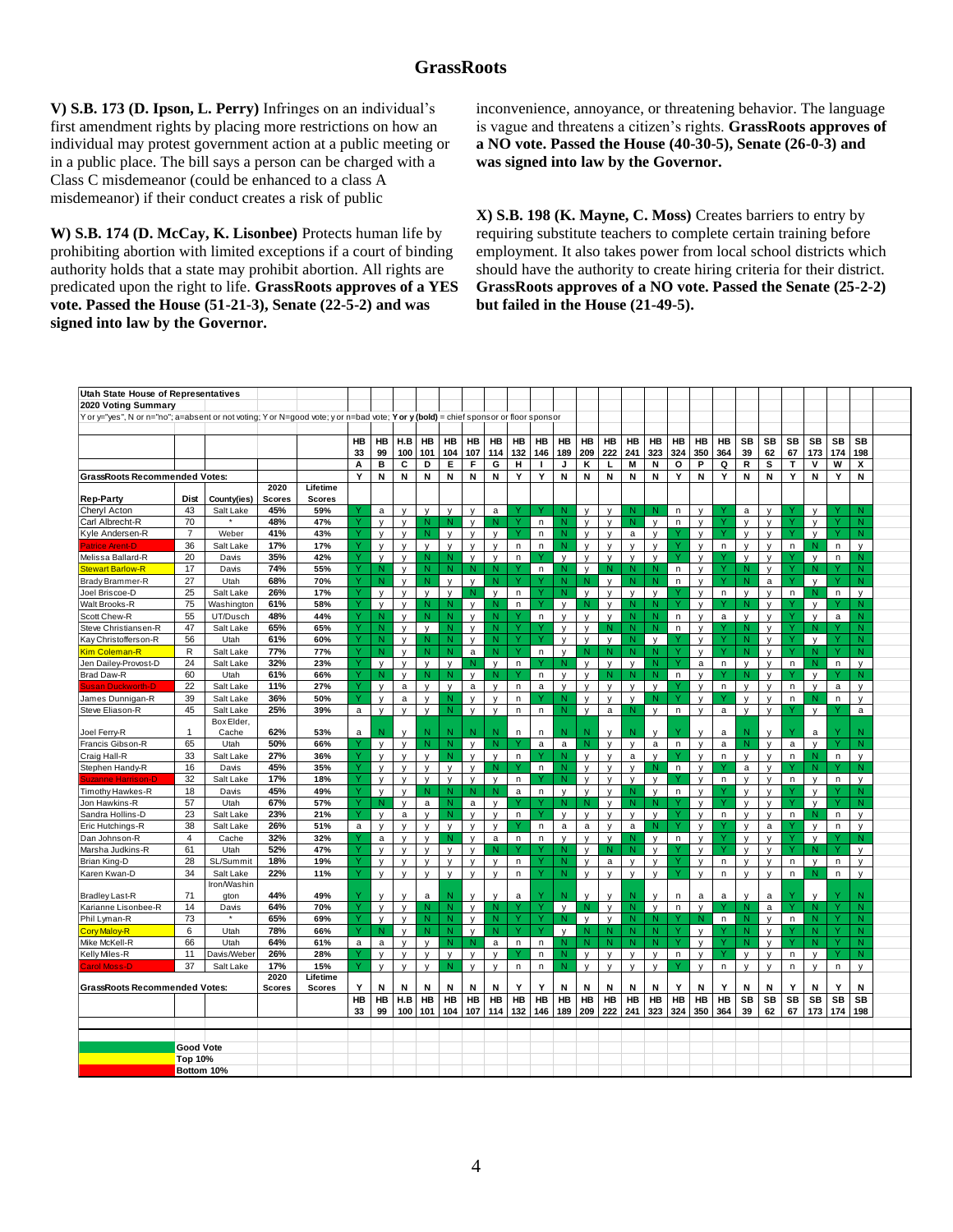# **GrassRoots**

|                                                                                                                                                                                                               | Utah State House of Representatives |                    |               |               |    |              |              |              |              |              |              |              |              |              |              |              |              |              |              |              |              |              |              |              |              |     |              |  |
|---------------------------------------------------------------------------------------------------------------------------------------------------------------------------------------------------------------|-------------------------------------|--------------------|---------------|---------------|----|--------------|--------------|--------------|--------------|--------------|--------------|--------------|--------------|--------------|--------------|--------------|--------------|--------------|--------------|--------------|--------------|--------------|--------------|--------------|--------------|-----|--------------|--|
|                                                                                                                                                                                                               |                                     |                    |               |               |    |              |              |              |              |              |              |              |              |              |              |              |              |              |              |              |              |              |              |              |              |     |              |  |
| 2020 Voting Summary                                                                                                                                                                                           |                                     |                    |               |               |    |              |              |              |              |              |              |              |              |              |              |              |              |              |              |              |              |              |              |              |              |     |              |  |
| Y or y="yes", N or n="no"; a=absent or not voting; Y or N=good vote; y or n=bad vote; Y or y (bold) = chief sponsor or floor sponsor                                                                          |                                     |                    |               |               |    |              |              |              |              |              |              |              |              |              |              |              |              |              |              |              |              |              |              |              |              |     |              |  |
|                                                                                                                                                                                                               |                                     |                    |               |               |    |              |              |              |              |              |              |              |              |              |              |              |              |              |              |              |              |              |              |              |              |     |              |  |
|                                                                                                                                                                                                               |                                     |                    |               |               | HB | HB           | H.B          | HB           | HB           | HB           | HB           | HB           | HB           | HB           | HB           | HB           | HB           | HB           | HB           | HB           | HB           | SB           | SB           | SB           | SB           | SB  | <b>SB</b>    |  |
|                                                                                                                                                                                                               |                                     |                    |               |               | 33 | 99           | 100          | 101          | 104          | 107          | 114          | 132          | 146          | 189          | 209          | 222          | 241          | 323          | 324          | 350          | 364          | 39           | 62           | 67           | 173          | 174 | 198          |  |
|                                                                                                                                                                                                               |                                     |                    |               |               | A  | в            | C            | D            | E            | F            | G            | н            | $\mathbf{I}$ | J            | κ            | г            | M            | N            | $\circ$      | P            | Q            | $\mathsf R$  | s            | $\mathbf{T}$ | v            | W   | X            |  |
|                                                                                                                                                                                                               |                                     |                    | 2020          | Lifetime      |    |              |              |              |              |              |              |              |              |              |              |              |              |              |              |              |              |              |              |              |              |     |              |  |
| <b>GrassRoots Recommended Votes:</b>                                                                                                                                                                          |                                     |                    | <b>Scores</b> | <b>Scores</b> | Y  | N            | Ν            | Ν            | N            | N            | Ν            | Y            | Y            | N            | N            | N            | N            | N            | Y            | Ν            | Y            | Ν            | Ν            | Y            | Ν            | Y   | N            |  |
| Jefferson Moss-R                                                                                                                                                                                              | $\overline{2}$                      | Utah               | 72%           | 73%           |    | N            | $\mathsf{v}$ | a            | N            | $\mathsf{a}$ | N            | $\mathbf{a}$ |              | $\mathbf{v}$ | N            | $\mathsf{V}$ | N            | N            |              | $\mathsf{a}$ | a            | $\mathsf{v}$ | $\mathsf{v}$ |              | N            |     | N            |  |
| Calvin Musselman-R                                                                                                                                                                                            | 9                                   | Weber              | 36%           | 48%           |    | $\mathsf{v}$ | $\mathsf{v}$ | N            | N            | $\mathsf{V}$ | $\mathsf{v}$ |              | n            | $\mathbf{v}$ | $\mathbf{v}$ | $\mathsf{v}$ | N            | $\mathsf{v}$ | n            | $\mathsf{v}$ |              | $\mathsf{v}$ | $\mathsf{v}$ | v            | $\mathsf{v}$ | v   | a            |  |
| Merrill Nelson-R                                                                                                                                                                                              | 68                                  |                    | 48%           | 37%           |    | $\mathsf{v}$ | $\mathsf{v}$ | $\mathsf{v}$ | N.           | -N           | N            |              | n.           | $\mathsf{v}$ | $\mathsf{V}$ | $\mathsf{v}$ | N            | N            | n.           | V            |              | $\mathsf{v}$ | v            |              | $\mathsf{V}$ |     | N            |  |
|                                                                                                                                                                                                               |                                     | Juab/              |               |               |    |              |              |              |              |              |              |              |              |              |              |              |              |              |              |              |              |              |              |              |              |     |              |  |
| Derrin Owens-R                                                                                                                                                                                                | 58                                  | Sanpete            | 64%           | 43%           |    | V            | $\mathsf{v}$ | N            | $\mathsf{v}$ | N            |              |              | n            | N            | N            | N            |              | N            | n            | V            |              | v            | a            |              | $\mathsf{v}$ |     | N            |  |
| Lee Perry-R                                                                                                                                                                                                   | $\overline{2}$                      | <b>BE</b> /Weber   | 30%           | 39%           | Ÿ  | $\mathsf{v}$ | $\mathsf{v}$ | $\mathsf{v}$ | $\mathsf{v}$ | $\mathsf{V}$ | $\mathsf{v}$ | n            | n            | N            | $\mathsf{v}$ | $\mathsf{v}$ | N            | $\mathsf{v}$ | n            | $\mathsf{V}$ |              | V            | v            | Ÿ            | $\mathsf{v}$ | Ÿ   | N            |  |
| Val Peterson-R                                                                                                                                                                                                | 59                                  | Utah               | 70%           | 67%           | Y  | -N           | $\mathsf{v}$ | N            | N            | N            | N            | $\mathsf{n}$ | $\mathsf{n}$ | N            | N            | N            | N            | N            | $\mathsf{n}$ | $\mathsf{v}$ |              | V            | v            |              | N            | Ÿ   | N            |  |
| Candice Pierucci-R                                                                                                                                                                                            | 52                                  | Salt Lake          | 61%           | 61%           | a  | N            | $\mathsf{v}$ | Ñ            | N            | $\mathsf{v}$ | N            |              |              | $\mathbf{v}$ | $\mathbf{v}$ | $\mathsf{v}$ |              | N            |              | $\mathsf{V}$ | $\mathsf{n}$ | N            | v            |              | N            |     | N            |  |
| <b>Itephanie Pitcher-D</b>                                                                                                                                                                                    | 40                                  | Salt Lake          | 25%           | 12%           |    | $\mathsf{v}$ | $\mathbf{v}$ | $\mathsf{v}$ | $\mathsf{v}$ | $\mathsf{v}$ | $\mathsf{v}$ | n            |              | N            | $\mathbf{v}$ | $\mathsf a$  | $\mathsf{v}$ | $\mathbf{v}$ |              | $\mathsf{v}$ | a            | $\mathsf{v}$ | $\mathsf{a}$ | $\mathsf n$  | N            | n.  | $\mathsf{v}$ |  |
| Val Potter-R                                                                                                                                                                                                  | 3                                   | Cache              | 39%           | 36%           |    | N            | $\mathsf{v}$ | $\mathsf{v}$ | N            | $\mathsf{v}$ | $\mathsf{V}$ | n            | $\mathsf n$  | $\mathsf{v}$ | N            | v            |              | V            | n            | $\mathsf{v}$ |              | $\mathsf{v}$ | $\mathsf{v}$ |              | $\mathsf{v}$ |     | N            |  |
| Marie Poulson-D                                                                                                                                                                                               | 46                                  | Salt Lake          | 26%           | 23%           | Ÿ  | $\mathsf{v}$ | $\mathsf{v}$ | $\mathsf{v}$ | $\mathsf{v}$ | N            | $\mathsf{V}$ | n            |              | N            | $\mathbf{v}$ | $\mathbf{v}$ | $\mathbf{v}$ | $\mathsf{v}$ |              | $\mathsf{V}$ | n            | $\mathsf{v}$ | v            | n            | N            | n.  | $\mathsf{v}$ |  |
| Susan Pulsipher-R                                                                                                                                                                                             | 50                                  | Salt Lake          | 52%           | 62%           | Y  | $\mathsf{v}$ | $\mathsf{v}$ | $\mathsf{v}$ | N            | $\mathsf{v}$ | N            |              |              | $\mathsf{v}$ | $\mathbb N$  | $\mathsf{v}$ | N            | $\mathbf{v}$ | n            | $\mathsf{v}$ |              | V            | v            |              | N.           | Y   | N            |  |
| Tim Quinn-R                                                                                                                                                                                                   | 54                                  | Summit,<br>Wasatch | 68%           | 70%           |    | N            |              | N            | v            | v            | N            | a            | a            | $\mathsf{v}$ |              | N            |              | N            | a            | a            |              | N            |              |              | $\mathsf{v}$ |     | N            |  |
| Paul Ray-R                                                                                                                                                                                                    | 13                                  | Davis              | 48%           | 47%           | v  | $\mathsf{v}$ | $\mathsf{v}$ | $\mathsf{v}$ | N            | $\mathsf{V}$ | $\mathsf{v}$ | a            | n.           | N            | $\mathsf{v}$ | $\mathsf{v}$ | N            | N            |              | $\mathsf{v}$ |              | $\mathsf{v}$ | $\mathsf{v}$ | Ÿ            | a            | Ÿ   | N            |  |
| <b>Marc Roberts-R</b>                                                                                                                                                                                         | 67                                  | Utah               | 78%           | 87%           | Y  | -N           | $\mathsf{v}$ | N            | N            | $\mathsf{v}$ | N            |              |              | N            | N            | N            | N            | $\mathsf{v}$ |              | N            | n            | N            | $\mathsf{v}$ |              | N            | Y   | N.           |  |
| Adam Robertson-R                                                                                                                                                                                              | 63                                  | Utah               | 73%           | 84%           |    | N            | $\mathsf{v}$ | N            | N            | a            | N            |              | $\mathsf{n}$ | N            | N            | N            |              | V            | n            | V            |              | N.           | $\mathsf{v}$ |              | N.           |     | N            |  |
| Angela Romero-D                                                                                                                                                                                               | 26                                  | Salt Lake          | 18%           | 16%           | Y  | a            | $\mathsf{v}$ | $\mathsf{v}$ | $\mathsf{v}$ | $\mathsf{v}$ | a            | n            |              | N            | a            | $\mathsf{v}$ | a            | $\mathsf{v}$ | a            | V            | n            | a            | v            | n.           | a            | n   | $\mathsf{v}$ |  |
| Douglas Sagers-R                                                                                                                                                                                              | 21                                  | Tooele             | 20%           | 36%           |    | $\mathsf{v}$ | $\mathsf{V}$ | $\mathsf{v}$ | $\mathsf{v}$ | $\mathsf{v}$ | V            | n            | n            | $\mathsf{v}$ | a            | $\mathsf{V}$ | N            | V            | n            | V            |              | $\mathsf{v}$ | v            | a            | a            | ٧   | $\mathsf{v}$ |  |
| Mike Schultz-R                                                                                                                                                                                                | 12                                  | Weber/Davis        | 37%           | 44%           |    | a            | $\mathsf{v}$ | N            | N            | $\mathsf{v}$ | $\mathsf{v}$ | $\mathsf{n}$ |              |              | a            | $\mathsf{V}$ | a            | $\mathsf{v}$ | a            | $\mathsf{v}$ |              | $\mathsf{v}$ | $\mathbf{v}$ | a            | $\mathbf{v}$ | Ÿ   | N            |  |
| <b>Travis Seegmiller-R</b>                                                                                                                                                                                    | 62                                  | Washington         | 94%           | 91%           | v  | N            | $\mathsf{v}$ | N            | N.           | N            | N            |              | Ń            | $\mathsf{a}$ | $\mathbf{a}$ | N            | $\mathbf{a}$ | n th         |              | $\mathsf{a}$ |              | N            | N            |              | $\mathsf{a}$ | Y   | N            |  |
| Rex Shipp-R                                                                                                                                                                                                   | 72                                  | Iron               | 52%           | 53%           |    | $\mathsf{v}$ | $\mathsf{v}$ | N            | N            | $\mathsf{v}$ | N            | n            | n            |              | V            | N            |              | $\mathsf{v}$ |              | $\mathsf{v}$ |              | $\mathsf{v}$ | ٧            |              | V            |     | N            |  |
| .awana Shurtliff-F                                                                                                                                                                                            | 10                                  | Weber              | 11%           | 32%           | Y  | $\mathsf{v}$ | a            | $\mathsf{v}$ | $\mathsf{v}$ | V            | $\mathsf{v}$ | $\mathsf{n}$ | n            | a            | v            | $\mathsf{v}$ | $\mathsf{v}$ | a            |              | $\mathsf{v}$ | n            | $\mathsf{v}$ | $\mathsf{v}$ | a            | $\mathsf{V}$ | n.  | $\mathsf{v}$ |  |
| Casey Snider-R                                                                                                                                                                                                | 5                                   | Cache              | 70%           | 67%           |    | $\mathsf{N}$ | y            | N            | N            | N            | N            |              | $\mathsf{n}$ | N            | N            | $\mathsf{v}$ | N            | N            | n            | $\mathsf{v}$ |              | N            | $\mathsf{v}$ |              | $\mathsf{V}$ | Υ   | N            |  |
| V Lowry Snow-R                                                                                                                                                                                                | 74                                  | Washington         | 52%           | 42%           |    | $\mathsf{v}$ | $\mathsf{V}$ | N            | N            | $\mathsf{v}$ | $\mathsf{v}$ |              |              |              |              | v            | Ñ            | $\mathsf{v}$ |              | y            |              | $\mathsf{v}$ | $\mathsf{v}$ |              | $\mathsf{v}$ |     | N            |  |
| Robert Spendlove-R                                                                                                                                                                                            | 49                                  | Salt Lake          | 39%           | 36%           | v  | $\mathsf{v}$ | $\mathsf{v}$ | $\mathsf{v}$ | $\mathsf{v}$ | $\mathsf{v}$ | $\mathsf{v}$ | ٧            |              | $\mathbf{v}$ | $\mathsf a$  | $\mathsf a$  | N            | $\mathsf{v}$ |              | $\mathsf{v}$ |              | $\mathsf{v}$ | a            | $\mathsf{a}$ | $\mathsf{v}$ | Y   | $\mathsf{a}$ |  |
| Jeffrey Stenquist-R                                                                                                                                                                                           | 51                                  | Salt Lake          | 32%           | 38%           |    | y            | $\mathsf{v}$ | $\mathsf{v}$ | y            | y            | V            |              |              | $\mathsf{v}$ | $\mathsf{a}$ | y            | v            | $\mathsf{v}$ |              | y            |              | $\mathsf{v}$ | v            | n            | $\mathsf{v}$ |     | N            |  |
| <b>Andrew Stoddard-D</b>                                                                                                                                                                                      | 44                                  | Salt Lake          | 14%           | 9%            | Ÿ  | $\mathsf{v}$ | $\mathsf{v}$ | $\mathsf{v}$ | $\mathsf{v}$ | $\mathsf{v}$ | $\mathsf{v}$ | n            |              | $\mathsf{v}$ | $\mathbf{v}$ | $\mathsf{v}$ | $\mathsf{v}$ | $\mathsf{v}$ |              | $\mathsf{v}$ | n            | $\mathsf{v}$ | v            | n            | $\mathsf{V}$ | n.  | a            |  |
| <b>Kevin Stratton-R</b>                                                                                                                                                                                       | 48                                  | Utah               | 74%           | 69%           | Y  | N            | $\mathsf{v}$ | N            | $\mathbf{v}$ | $\mathbb N$  | N            |              | Y            | N            | N            | N            | N            | N            | n            | $\mathsf{V}$ |              | N            | $\mathsf{v}$ |              | $\mathsf{v}$ | Y   | N            |  |
| <b>Mark Strong-R</b>                                                                                                                                                                                          | 41                                  | Salt Lake          | 78%           | 78%           |    | N            | $\mathsf{v}$ | N            | N            | N            | N            |              | $\mathsf{n}$ | N            | N            | N            | N            | N            | n            | $\mathsf{V}$ |              | N.           | $\mathsf{V}$ |              | N            | Ÿ   | N            |  |
| Norman Thurston-R                                                                                                                                                                                             | 64                                  | Utah               | 70%           | 62%           | Y  | $\mathsf{N}$ | y            | N            | $\mathsf{N}$ | $\mathsf{y}$ | $\mathsf{N}$ | ٧            |              | $\mathbf{v}$ | $\mathsf{v}$ | N            | N            | $\mathsf{v}$ |              | y            | v            | N.           | $\mathsf{v}$ | Ÿ            | N.           | Ÿ   | N            |  |
| Steve Waldrip-R                                                                                                                                                                                               | 8                                   | Weber              | 24%           | 30%           |    | $\mathsf{v}$ | $\mathsf{v}$ | v            | $\mathsf{y}$ | $\mathsf{V}$ | $\mathsf{v}$ | n            | $\mathsf{n}$ |              | $\mathsf{v}$ | $\mathsf{a}$ | $\mathsf{V}$ | $\mathsf{v}$ |              | $\mathsf{V}$ | n.           | $\mathsf{v}$ | v            |              | $\mathsf{v}$ |     | $\mathsf{a}$ |  |
| Raymond Ward-R                                                                                                                                                                                                | 19                                  | Davis              | 50%           | 31%           | Y  | $\mathsf{v}$ | $\mathsf{v}$ | $\mathsf{v}$ | N            | $\mathsf{v}$ | $\mathsf{V}$ |              |              | $\mathbf{v}$ | $\mathbf{v}$ | $\mathbf{v}$ | N            | N            |              | $\mathsf{v}$ | $\mathsf{a}$ | N            | v            | Ÿ            | N            | n   | N            |  |
| <b>Christine Watkins-R</b>                                                                                                                                                                                    | 69                                  | $\star$            | 52%           | 39%           |    | $\mathbf{v}$ | $\mathsf{v}$ | v            | $\mathsf{N}$ | $\mathsf{y}$ | $\mathbb N$  |              |              | $\mathsf{v}$ | $\mathsf{v}$ | $\mathsf{v}$ | v            | $\mathsf{v}$ |              | $\mathsf{V}$ |              | N.           | $\mathsf{v}$ | Y            | N.           | Y   | N            |  |
| lizaheth                                                                                                                                                                                                      | 31                                  | Salt Lake          | 13%           | 15%           |    | $\mathsf{v}$ | $\mathsf{v}$ | $\mathsf{v}$ | $\mathsf{v}$ | $\mathsf{V}$ | $\mathsf{V}$ | n            | n            | N            | $\mathsf{v}$ | $\mathsf{v}$ | v            | $\mathsf{v}$ |              | $\mathsf{v}$ | n            | $\mathsf{v}$ | $\mathsf{v}$ | n            | $\mathsf{v}$ | n.  | $\mathsf{v}$ |  |
| Mark Wheatley-D                                                                                                                                                                                               | 35                                  | Salt Lake          | 22%           | 21%           |    | $\mathsf{v}$ | $\mathsf{v}$ | $\mathsf{v}$ | $\mathsf{v}$ | $\mathsf{V}$ | $\mathsf{V}$ | n            |              | N            | $\mathbf{v}$ | $\mathsf{v}$ | $\mathsf{v}$ | $\mathsf{v}$ |              | $\mathsf{v}$ | n            | $\mathsf{v}$ | v            | n            | N            | n   | $\mathsf{v}$ |  |
| Logan Wilde-R                                                                                                                                                                                                 | 53                                  |                    | 45%           | 52%           |    | N            | $\mathsf{V}$ | V            | N.           | N            | $\mathsf{v}$ |              | n            | a            | V            | v            | N            | V            |              | y            |              | v            | v            | a            | $\mathsf{v}$ | a   | N            |  |
| Brad Wilson-R                                                                                                                                                                                                 | 15                                  | Davis              | 50%           | 52%           | v  | $\mathsf{v}$ | $\mathsf{v}$ | N            | N            | N            | $\mathsf{V}$ |              |              | $\mathbf{v}$ | $\mathsf{v}$ | v            | N            | $\mathsf{v}$ | n.           | a            |              | $\mathsf{v}$ | v            | v            | $\mathsf{v}$ |     | N            |  |
| Mike Winder-R                                                                                                                                                                                                 | 30                                  | Salt Lake          | 43%           | 38%           |    | $\mathbf{v}$ | $\mathsf{v}$ | $\mathsf{v}$ | N            | $\mathsf{v}$ | $\mathsf{v}$ |              |              | $\mathsf{v}$ | $\mathsf{v}$ | $\mathsf{v}$ | N            | N            |              | $\mathsf{v}$ |              | $\mathsf{v}$ | $\mathsf{v}$ |              | N            | n.  | $\mathsf{v}$ |  |
| 2020<br>Lifetime<br>N<br>Y<br>N<br>Y<br>Y<br>Y<br>N<br>Y<br>Y<br>N<br>Y<br>N<br>N<br>N<br>N<br>N<br>N<br>N<br>N<br>N<br>N<br>N<br>N<br><b>GrassRoots Recommended Votes:</b><br><b>Scores</b><br><b>Scores</b> |                                     |                    |               |               |    |              |              |              |              |              |              |              |              |              |              |              |              |              |              |              |              |              |              |              |              |     |              |  |
|                                                                                                                                                                                                               |                                     |                    |               |               |    |              |              |              |              |              |              |              |              |              |              |              |              |              |              |              |              |              |              |              |              |     |              |  |
| *House District 53 includes Daggett, Duschesne, Morgan, Rich, Summit Counties                                                                                                                                 |                                     |                    |               |               |    |              |              |              |              |              |              |              |              |              |              |              |              |              |              |              |              |              |              |              |              |     |              |  |
| 'House District 68 includes Beaver, Juab, Millard, Tooele, Utah Counties                                                                                                                                      |                                     |                    |               |               |    |              |              |              |              |              |              |              |              |              |              |              |              |              |              |              |              |              |              |              |              |     |              |  |
| 'House District 69 includes Carbon, Duchesne, Emergy, Grand Counties<br>'House District 70 includes Emery, Grand, Sanpete, Sevier Counties Counties                                                           |                                     |                    |               |               |    |              |              |              |              |              |              |              |              |              |              |              |              |              |              |              |              |              |              |              |              |     |              |  |
| *House District 73 includes Beaver, Garfield, Kane, Piute, San Juan, Sevier, Wayne Counties                                                                                                                   |                                     |                    |               |               |    |              |              |              |              |              |              |              |              |              |              |              |              |              |              |              |              |              |              |              |              |     |              |  |
|                                                                                                                                                                                                               |                                     |                    |               |               |    |              |              |              |              |              |              |              |              |              |              |              |              |              |              |              |              |              |              |              |              |     |              |  |

**Help Spread the Message of Limited Government:** 

**Donate to Grassroots 1641 N 600 W West Bountiful, UT 84087**

**the principles of GrassRoots.** 

**GrassRoots is an all-volunteer organization. All donations go to helping promote**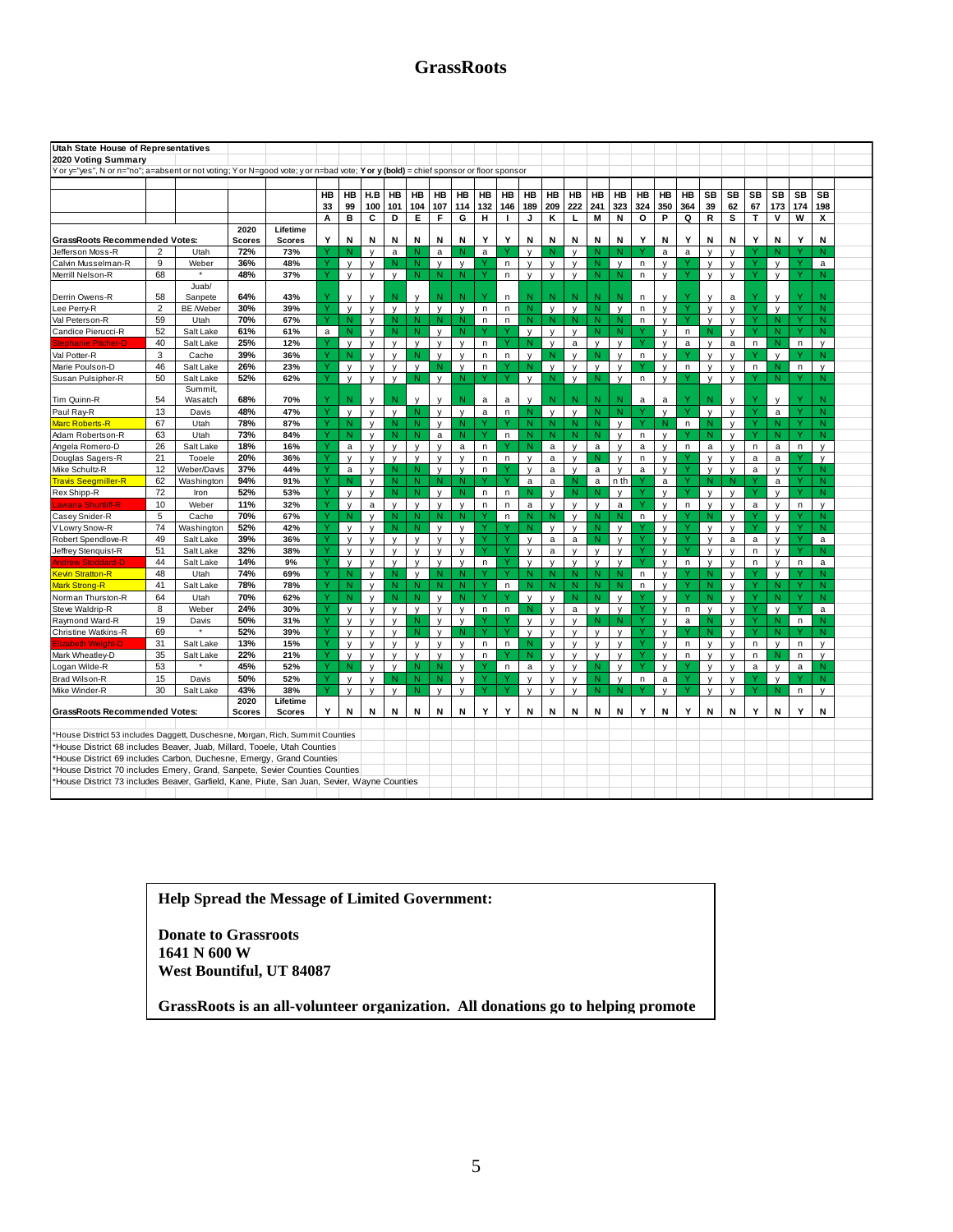# **GrassRoots**

| <b>Utah State Senate</b>                                                                                                            |                |                              |               |               |              |              |              |              |              |              |              |              |              |              |              |                   |              |                |              |              |              |              |              |                              |
|-------------------------------------------------------------------------------------------------------------------------------------|----------------|------------------------------|---------------|---------------|--------------|--------------|--------------|--------------|--------------|--------------|--------------|--------------|--------------|--------------|--------------|-------------------|--------------|----------------|--------------|--------------|--------------|--------------|--------------|------------------------------|
| 2020 Voting Summary                                                                                                                 |                |                              |               |               |              |              |              |              |              |              |              |              |              |              |              |                   |              |                |              |              |              |              |              |                              |
| Yor y="yes", N or n="no"; a=absent or not voting; Y or N=good vote; y or n=bad vote; Y or y (bold) = chief sponsor or floor sponsor |                |                              |               |               |              |              |              |              |              |              |              |              |              |              |              |                   |              |                |              |              |              |              |              |                              |
|                                                                                                                                     |                |                              |               |               |              |              |              |              |              |              |              |              |              |              |              |                   |              |                |              |              |              |              |              |                              |
|                                                                                                                                     |                |                              | 2020          | Lifetime      | HВ           | HВ           | HB           | HB           | HB           | HВ           | HВ           | HВ           | HB           | HB           | НB           | <b>HB</b>         | HB           | SB             | SB           | SB           | SB           | SB           | SB           | SB                           |
| <b>Bills</b>                                                                                                                        |                |                              | <b>Scores</b> | <b>Scores</b> | 33           | 99           | 100          | 101          | 107          | 114          | 132          | 209          | 222          | 323          | 324          | 350               | 364          | 39             | 62           | 67           | 74           | 173          | 174          | 198                          |
|                                                                                                                                     |                |                              |               |               | Α            | в            | c            | D            | F            | G            | н            | κ            | L            | Ν            | О            | P                 | Q            | R              | s            | Т            | U            | V            | W            | X                            |
| GrassRoots Recommended Votes                                                                                                        |                |                              |               |               | Y            | N            | N            | N            | N            | N            | Y            | N            | N            | N            | Y            | N                 | Y            | N              | N            | Y            | N            | N            | Y            | N                            |
| <b>Rep-Party</b>                                                                                                                    | Dist           | County(ies)                  |               |               |              |              |              |              |              |              |              |              |              |              |              |                   |              |                |              |              |              |              |              |                              |
| Stuart Adams-R                                                                                                                      | 22             | Davis                        | 35%           | 47%           | a            | $\mathsf{v}$ | $\mathsf{v}$ | $\mathsf{v}$ | $\mathbf{v}$ | $\mathsf{v}$ |              | a            | $\mathbf{v}$ | a            |              | N                 |              | $\mathbf{v}$   | $\mathsf{v}$ |              | a            | $\mathbf{v}$ |              | $\mathsf{v}$                 |
| Jake Anderegg                                                                                                                       | 13             | Utah Salt Lake               | 42%           | 59%           |              | y            | y            | N            | y            | $\mathsf{a}$ | n            | V            | y            | y            |              | N                 |              | $\mathsf{v}$   | y            |              | V            | $\mathsf{v}$ |              | N                            |
| Curtis Bramble-R                                                                                                                    | 16             | Utah/Wasatch                 | 38%           | 52%           |              | $\mathsf{v}$ | $\mathsf{v}$ | $\mathsf{v}$ | y            | V            | n            | $\mathsf{v}$ | $\mathsf{a}$ | N            | a            | N                 | Y            | $\mathsf{a}$   | $\mathsf{v}$ |              | $\mathsf{v}$ | $\mathsf a$  |              | $\mathsf{v}$                 |
| Gregg Buxton                                                                                                                        | 20             | Davis/Weber                  | 22%           | 26%           |              | a            | $\mathsf{v}$ | $\mathsf{v}$ | $\mathsf{v}$ | a            | n.           | $\mathsf{v}$ | v            | $\mathsf{v}$ |              | $\mathsf{v}$      |              | $\mathsf{v}$   | $\mathsf{v}$ | a            | $\mathsf{v}$ | $\mathsf{v}$ |              | $\mathsf{v}$                 |
| Allen Christensen-R                                                                                                                 | 19             |                              | 44%           | 54%           |              | $\mathsf{v}$ | y            | $\mathsf{v}$ | $\mathsf{a}$ | $\mathsf{v}$ | Υ            | $\mathsf{v}$ | N            | N.           | Ÿ            | $\mathsf{v}$      |              | y              | y            |              | $\mathsf a$  | $\mathsf{v}$ |              | y                            |
| Kirk Cullimore                                                                                                                      | 9              | Salt Lake                    | 39%           | 42%           |              | $\mathsf{v}$ | $\mathsf{V}$ | N            | y            | v            | a            | a            | V            | v            | Ý            | N                 |              | $\mathsf{v}$   | y            |              | $\mathsf{V}$ | $\mathsf{v}$ |              | y                            |
| <b>Gene Davis-D</b>                                                                                                                 | 3              | Salt Lake                    | 11%           | 22%           |              | $\mathsf{V}$ | $\mathsf{v}$ | $\mathsf{v}$ | $\mathsf{v}$ | $\mathsf{v}$ | n            | a            | V            | V            | a            | $\mathsf{N}$      | $\mathsf{n}$ | $\mathsf{v}$   | $\mathsf{v}$ | $\mathsf{n}$ | y            | V            | n            | y                            |
| Luz Escamilla-D                                                                                                                     | $\mathbf{1}$   | Salt Lake                    | 13%           | 21%           |              | $\mathsf{v}$ | $\mathsf{v}$ | $\mathsf{v}$ | y            | V            | $\mathsf{a}$ | V            | $\mathsf{v}$ | $\mathsf{v}$ | Ÿ            | $\mathsf{v}$      | $\mathsf{a}$ | a              | $\mathsf{v}$ | $\mathsf{n}$ | $\mathsf{V}$ | V            | a            | $\mathsf{v}$                 |
| Lincoln Fillmore-R                                                                                                                  | 10             | Salt Lake                    | 56%           | 51%           | a            | y            | y            | N            | y            | a            | a            | $\mathsf{a}$ | y            | N            | $\mathsf{n}$ | N                 |              | N              | N            |              | a            | V            |              | N                            |
| Keith Grover-R                                                                                                                      | 15             | Utah                         | 45%           | 65%           |              | $\mathsf{v}$ | $\mathsf{v}$ | N            | $\mathsf{v}$ | $\mathsf{v}$ | n            | $\mathsf{v}$ | $\mathsf{v}$ | N            |              | $\mathsf{N}$      | Ÿ            | $\overline{N}$ | $\mathsf{v}$ | v            | $\vee$       | $\mathsf{v}$ | $\vee$       | $\mathsf{v}$                 |
| Wayne Harper-R                                                                                                                      | 6              | Salt Lake                    | 37%           | 60%           |              | $\mathsf{v}$ | V            | $\mathsf{v}$ | y            | V            |              | V            | a            | Ñ            |              | N                 | n            | $\mathsf{v}$   | V            |              | V            | $\mathsf{v}$ |              | y                            |
| Daniel Hemmert-R                                                                                                                    | 14             | Utah                         | 33%           | 34%           |              | $\mathsf{v}$ | $\vee$       | $\mathsf{v}$ | $\mathsf{v}$ | $\mathsf{v}$ | Ÿ            | a            | a            | N            | a            | $\mathsf{N}$      | $\mathsf{n}$ | $\mathsf{a}$   | $\mathsf{v}$ | Ÿ            | $\vee$       | $\mathsf{v}$ | $\mathsf{a}$ | $\mathsf{v}$                 |
| Diedre Henderson-R                                                                                                                  | $\overline{7}$ | Utah                         | 47%           | 53%           |              | $\mathsf{v}$ | $\mathsf{a}$ | N            | $\mathsf{v}$ | V            |              | V            | V            | N.           |              | N                 | a            | N              | $\mathsf{V}$ |              | $\mathsf{V}$ | V            |              | y                            |
| Lyle Hillyard-R                                                                                                                     | 25             | Cache, Riche                 | 32%           | 41%           |              | $\mathsf{v}$ | y            | $\mathsf{v}$ |              | V            | Y            | $\mathsf{V}$ | y            | y            | v            | $\mathsf{y}$      | $\mathsf{n}$ | N              | y            |              | $\mathsf{V}$ | V            |              |                              |
| David Hinkins-R                                                                                                                     | 27             | $\star$                      | 32%           | 54%           |              | $\mathsf{v}$ | a            | V            | y<br>y       |              | n.           |              | $\mathsf{v}$ |              | Ÿ            | $\mathsf{y}$      |              | Ñ              | $\mathsf{V}$ |              | $\mathsf{V}$ | $\mathsf{v}$ |              | $\mathsf{a}$<br>$\mathsf{v}$ |
|                                                                                                                                     |                |                              |               |               |              |              |              |              |              | y            |              | y            |              | y            | Ÿ            |                   | Ÿ            | N.             |              | Y            |              |              | Ÿ            |                              |
| Don Ipson-R                                                                                                                         | 29<br>4        | Washington<br>Salt Lake      | 28%<br>11%    | 43%<br>20%    | a            | $\mathsf{v}$ | $\mathsf a$  | $\mathsf{v}$ | $\mathsf{v}$ | $\mathsf{v}$ | n            | $\mathsf{v}$ | $\mathsf{v}$ | $\mathsf{v}$ | Ÿ            | $\mathsf{v}$<br>N |              |                | $\mathsf{v}$ |              | $\mathsf a$  | $\mathsf{v}$ |              | y                            |
| lani Iwamoto-D                                                                                                                      | $\overline{2}$ |                              |               |               | a            | y            | $\mathsf{V}$ | $\mathsf{v}$ | y            | V            | n            | V            | V            | y            |              | N                 | a            | $\mathsf{v}$   | $\mathsf{V}$ | $\mathsf{n}$ | y            | V            | n            | y                            |
| Derek Kitchen-D                                                                                                                     |                | Salt Lake                    | 15%           | 13%           | Ý            | $\mathsf{v}$ | $\mathsf{v}$ | $\mathsf{v}$ | $\mathsf{v}$ | V            | n            | V            | $\mathsf{v}$ | $\mathsf{v}$ | Ÿ<br>Ÿ       |                   | n            | $\mathsf{v}$   | $\mathsf{v}$ | $\mathsf{n}$ | $\mathsf{v}$ | V            | n            | V                            |
| <b>Karen Mayne-D</b>                                                                                                                | 5              | Salt Lake                    | 11%           | 27%           |              | $\mathsf{v}$ | $\mathsf{V}$ | $\mathsf{v}$ | $\mathsf{v}$ | V            | n            | V            | V            | $\mathsf{v}$ |              | $\mathsf{v}$      | a            | $\mathsf{v}$   | $\mathsf{v}$ | $\mathsf{n}$ | V            | $\mathsf{v}$ | n            | V                            |
| Dan McCay-R                                                                                                                         | 11             | Salt Lake, Utah              | 56%           | 76%           | v            | y            | a            | N            | y            | У            |              | V            | y            | N            | n            | N                 |              | $\mathsf{N}$   | N            | v            | y            | a            | $\checkmark$ | У                            |
| Ann Millner-R                                                                                                                       | 18             | Weber/Davis/Mo               | 28%           | 31%           |              | $\mathsf{v}$ | $\mathsf{v}$ | a            | $\mathsf{v}$ | $\mathsf{v}$ | Y            | $\mathsf{v}$ | $\mathsf{v}$ | $\mathsf{v}$ |              | $\mathsf{v}$      | a            | $\mathsf{v}$   | $\mathsf{v}$ |              | $\mathsf{v}$ | $\mathsf{v}$ |              | $\mathsf{v}$                 |
| Ralph Okerlund-R                                                                                                                    | 24             |                              | 30%           | 45%           |              | $\mathsf{v}$ | $\mathsf{V}$ | $\mathsf{v}$ | $\mathsf{v}$ | v            | n            | $\mathsf{V}$ | V            | $\mathsf{v}$ | Ÿ            | $\mathsf{v}$      |              | N              | $\mathsf{v}$ |              | $\mathsf{v}$ | $\mathsf{v}$ |              | $\mathsf{v}$                 |
| Kathleen Riebe-D                                                                                                                    | 8              | Salt Lake                    | 17%           | 16%           |              | y            | $\mathsf{y}$ | $\mathsf{y}$ | $\mathsf{a}$ | y            | n            | y            | y            | y            | Ÿ            | N                 | $\mathsf a$  | y              | y            | $\sf n$      | y            | y            | n            | y                            |
| Scott Sandall-R                                                                                                                     | 17             |                              | 35%           | 41%           |              | $\mathsf{v}$ | $\vee$       | N            | y            | y            | n            | V            | V            | y            | v            | $\mathsf{v}$      |              | ${\sf N}$      | $\mathsf{V}$ |              | $\mathsf{v}$ | V            |              | y                            |
| Jerry Stevenson-R                                                                                                                   | 21             | Davis                        | 25%           | 42%           | a            | a            | $\mathsf a$  | $\mathsf{v}$ | y            | $\mathsf{v}$ | n            | $\mathsf{v}$ | $\mathsf{v}$ | $\mathsf{v}$ | Ÿ            | $\mathsf{a}$      | Ÿ            | $\mathsf{v}$   | $\mathsf{v}$ |              | $\mathsf a$  | V            | ٧            | $\mathsf{a}$                 |
| Daniel Thatcher-R                                                                                                                   | 12             | SL/Tooele                    | 24%           | 42%           |              | $\mathsf{v}$ | $\mathsf{y}$ | $\mathbf{a}$ | y            | a            | $\mathsf{a}$ | $\mathsf{v}$ | $\mathsf{v}$ | y            | Ÿ            | $\mathsf{v}$      | $\mathsf{n}$ | $\mathsf{v}$   | $\mathsf{V}$ |              | $\mathsf{V}$ | $\mathsf{v}$ |              | y                            |
| Evan Vickers-R                                                                                                                      | 28             |                              | 32%           | 48%           | $\mathsf{a}$ | $\mathsf{v}$ | $\mathsf{V}$ | N            | $\mathsf{v}$ | $\mathsf{v}$ | $\mathsf{n}$ | $\mathsf{V}$ | $\mathsf{v}$ | $\mathsf{v}$ | Ÿ            | N                 |              | $\mathsf{v}$   | $\mathsf{V}$ |              | $\mathsf{V}$ | $\mathsf a$  |              | $\mathsf{v}$                 |
| <b>Todd Weiler-R</b>                                                                                                                | 23             | Davis/Salt Lake              | 35%           | 36%           |              | $\mathsf{v}$ | $\mathsf{v}$ | $\mathsf{v}$ | y            | y            |              | V            | y            | N            | Ϋ            | $\overline{N}$    | $\mathsf{n}$ | $\mathsf{v}$   | y            |              | $\mathsf{v}$ | V            |              | y                            |
| Ronald Winterton-R                                                                                                                  | 26             | Salt Lake                    | 35%           | 34%           | a            | $\mathsf{v}$ | $\mathsf{v}$ | $\mathsf{v}$ | V            | v            | n            | V            | v            | V            |              | N                 |              | N              | V            |              |              | $\mathsf{v}$ |              | V                            |
|                                                                                                                                     |                | GrassRoots Recommended Votes |               |               | Y            | N            | N            | N            | N            | N            | Y            | N            | N            | N            | Y            | N                 | Y            | N              | N            | Y            | N            | N            | Y            | N                            |
|                                                                                                                                     |                |                              | 2020          | Lifetime      | <b>HB</b>    | <b>HB</b>    | <b>HB</b>    | <b>HB</b>    | <b>HB</b>    | <b>HB</b>    | HB           | <b>HB</b>    | <b>HB</b>    | <b>HB</b>    | <b>HB</b>    | <b>HB</b>         | <b>HB</b>    | <b>SB</b>      | <b>SB</b>    | <b>SB</b>    | <b>SB</b>    | <b>SB</b>    | SB           | <b>SB</b>                    |
| Bills                                                                                                                               |                |                              | Scores        | <b>Scores</b> | 33           | 99           | 100          | 101          | 107          | 114          | 132          | 209          | 222          | 323          | 324          | 350               | 364          | 39             | 62           | 67           | 74           | 173          | 174          | 198                          |
|                                                                                                                                     |                |                              |               |               |              |              |              |              |              |              |              |              |              |              |              |                   |              |                |              |              |              |              |              |                              |
|                                                                                                                                     |                | <b>Good Vote</b>             |               |               |              |              |              |              |              |              |              |              |              |              |              |                   |              |                |              |              |              |              |              |                              |
|                                                                                                                                     |                | Top 10%                      |               |               |              |              |              |              |              |              |              |              |              |              |              |                   |              |                |              |              |              |              |              |                              |
|                                                                                                                                     |                | Bottom 10%                   |               |               |              |              |              |              |              |              |              |              |              |              |              |                   |              |                |              |              |              |              |              |                              |
|                                                                                                                                     |                |                              |               |               |              |              |              |              |              |              |              |              |              |              |              |                   |              |                |              |              |              |              |              |                              |
| 'Senate District 17 includes Box Elder, Tooele, Cache Counties                                                                      |                |                              |               |               |              |              |              |              |              |              |              |              |              |              |              |                   |              |                |              |              |              |              |              |                              |
| Senate District 18 includes Davis, Morgan, Weber Counties                                                                           |                |                              |               |               |              |              |              |              |              |              |              |              |              |              |              |                   |              |                |              |              |              |              |              |                              |
| 'Senate District 19 includes Morgan, Weber, Summit Counties                                                                         |                |                              |               |               |              |              |              |              |              |              |              |              |              |              |              |                   |              |                |              |              |              |              |              |                              |
| Senate District 24 includes Beaver, Garfield, Juab, Kane, Millard, Piute, Sanpete, Sevier,Utah, Wayne Counties                      |                |                              |               |               |              |              |              |              |              |              |              |              |              |              |              |                   |              |                |              |              |              |              |              |                              |
| Senate District 26 inclues Daggett, Duchesne, Summit, Uintah, Wasatch Counties                                                      |                |                              |               |               |              |              |              |              |              |              |              |              |              |              |              |                   |              |                |              |              |              |              |              |                              |
| Senate District 27 includes Carbon, Emery, Grand, San Juan, Utah, Wasatch Counties                                                  |                |                              |               |               |              |              |              |              |              |              |              |              |              |              |              |                   |              |                |              |              |              |              |              |                              |
| 'Senate District 28 includes Beaver, Iron, Washington Counties                                                                      |                |                              |               |               |              |              |              |              |              |              |              |              |              |              |              |                   |              |                |              |              |              |              |              |                              |
|                                                                                                                                     |                |                              |               |               |              |              |              |              |              |              |              |              |              |              |              |                   |              |                |              |              |              |              |              |                              |
|                                                                                                                                     |                |                              |               |               | <b>HB</b>    | <b>HB</b>    | <b>HB</b>    | HB           | <b>HB</b>    | <b>HB</b>    | <b>HB</b>    | HB           | <b>HB</b>    | <b>SB</b>    | <b>SB</b>    | <b>SB</b>         | <b>SB</b>    | <b>SB</b>      |              |              |              |              |              |                              |
|                                                                                                                                     |                |                              |               |               | 33           | 99           | 100          | 107          | 114          | 209          | 222          | 323          | 324          | 39           | 62           | 67                | 173          | 174            |              |              |              |              |              |                              |
| Governor                                                                                                                            |                |                              |               |               | A            | B            | C            | F            | G            | κ            | L            | N            | O            | R            | s            | T                 | v            | W              |              |              |              |              |              |                              |
|                                                                                                                                     |                |                              | 2020          | Lifetime      |              |              |              |              |              |              |              |              |              |              |              |                   |              |                |              |              |              |              |              |                              |
| <b>GrassRoots Recommended Votes</b>                                                                                                 |                |                              | Scores        | <b>Scores</b> | Y            | N            | N            | N            | N            | N            | N            | N            | Y            | N            | N            | Y                 | N            | Y              |              |              |              |              |              |                              |
| Gary Herbert-R                                                                                                                      |                |                              | 28%           | 41%           |              | $\mathsf{V}$ | $\mathsf{v}$ | $\mathsf{v}$ | V            | $\mathbf{v}$ | $\mathsf{v}$ | $\mathsf{v}$ |              | V            | $\mathsf{v}$ |                   | $\mathsf{v}$ |                |              |              |              |              |              |                              |
|                                                                                                                                     |                |                              |               |               |              |              |              |              |              |              |              |              |              |              |              |                   |              |                |              |              |              |              |              |                              |

**GrassRoots is not Copyrighted. Please feel free to make as many copies you would like.**

**If you would like to learn more about GrassRoots please email [donguymon@gmail.com.](mailto:donguymon@gmail.com)**

**Contributions can be sent to 1641 N 600 W West Bountiful, UT 84087. Checks may be made payable to Utah GrassRoots**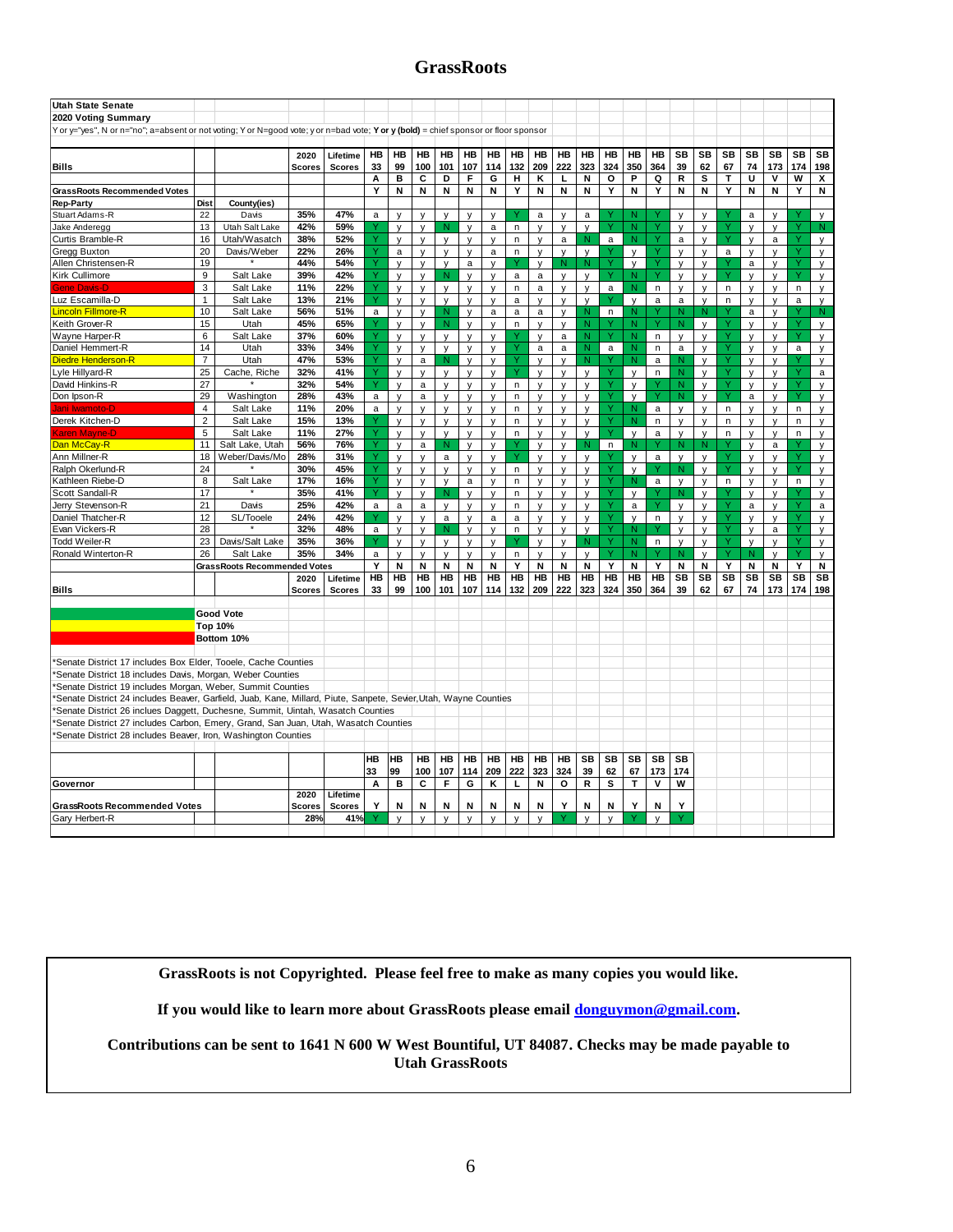| Top 25 Reps 2020 |  |                                                |                |       | <b>Top 25 Reps Lifetime</b>    |              |       | Top 25 Senate 2020              |        | <b>Senate Rank-Lifetime</b>      |
|------------------|--|------------------------------------------------|----------------|-------|--------------------------------|--------------|-------|---------------------------------|--------|----------------------------------|
| $1$ .            |  | Travis Seegmiller-R                            |                |       | 1 - Travis Seegmiller-R        |              |       | 1 - Lincoln Fillmore-R          | 1      | Dan McCay-R                      |
| 2                |  | Cory Maloy-R                                   | $\overline{c}$ |       | Marc Roberts-R                 | 11           |       | Dan McCay-R                     | 2      | Keith Grover-R                   |
| 2                |  | Marc Roberts-R                                 |                |       | 3 - Adam Robertson-R           |              | $3$ - | Diedre Henderson-R              | 3      | Wayne Harper-R                   |
| 2 <sup>1</sup>   |  | Mark Strong-R                                  |                |       | 4 - Mark Strong-R              |              | $4 -$ | Keith Grover-R                  | $4$ .  | Jake Anderegg                    |
| 5 <sup>1</sup>   |  | Kim Coleman-R                                  |                |       | 5 - Kim Coleman-R              |              | $5$ - | Allen Christensen-R             | 5      | Allen Christensen-R              |
| 6                |  | <b>Stewart Barlow-R</b>                        |                | $6$ - | Jefferson Moss-R               |              | $6$ - | Jake Anderegg                   | 5      | David Hinkins-R                  |
| 6                |  | Kevin Stratton-R                               |                |       | 7 - Tim Quinn-R                |              | $7$ - | <b>Kirk Cullimore</b>           | 7      | Diedre Henderson-R               |
| 8 <sup>1</sup>   |  | Adam Robertson-R                               |                |       | 7 - Brady Brammer-R            | $\mathbf{8}$ |       | Curtis Bramble-R                | 8      | Curtis Bramble-R                 |
| 9                |  | Jefferson Moss-R                               |                |       | 9 - Karianne Lisonbee-R        |              | $9 -$ | Wayne Harper-R                  | 9      | Lincoln Fillmore-R               |
| 10               |  | Val Peterson-R                                 |                |       | 10 - Kevin Stratton R          | $10 -$       |       | Stuart Adams-R                  | 10     | Evan Vickers-R                   |
| 10 <sub>1</sub>  |  | Casey Snider-R                                 |                |       | 10 - Phil Lyman-R              | 11           |       | Scott Sandall-R                 | 11     | Stuart Adams-R                   |
| 10               |  | Norman Thurston-R                              |                |       | 12 - Val Peterson R            | 11           |       | Todd Weiler-R                   | 12     | Ralph Okerlund-R                 |
| 13               |  | Tim Quinn-R                                    | 12             |       | Casey Snider-R                 | 11           |       | Ronald Winterton-R              | 13     | Don Ipson-R                      |
| 14               |  | Brady Brammer-R                                | 14             |       | Francis Gibson-R               | $14$ -       |       | Daniel Hemmert-R                | 14     | Daniel Thatcher-R                |
| 15               |  | Jon Hawkins-R                                  |                |       | 14 - Brad Daw-R                |              |       | 15 - Lyle Hillyard-R            | 14     | Jerry Stevenson-R                |
|                  |  |                                                |                |       |                                |              |       |                                 |        |                                  |
| 16               |  | Steve Christiansen-R                           |                |       | 14 - Cory Maloy-R              | $15$ -       |       | David Hinkins-R                 | 14     | <b>Kirk Cullimore</b>            |
| $16 -$           |  | Phil Lyman-R                                   |                |       | 17 - Steve Christiansen-R      |              |       | 15 - Evan Vickers-R             | $17$ - | Lyle Hillyard-R                  |
|                  |  |                                                |                |       |                                |              |       |                                 |        |                                  |
| 18               |  | Karianne Lisonbee-R   18   - Norman Thurston-R |                |       |                                |              |       | 18 - Ralph Okerlund-R           | 17     | Scott Sandall-R                  |
| 18               |  | Mike McKell-R                                  |                |       | 18 - Susan Pulsipher-R         |              |       | 19 - Don Ipson-R                | $19$ - | <b>Todd Weiler-R</b>             |
| 18               |  | Derrin Owens-R                                 |                |       | 20 - Mike McKell-R             |              |       | 19 - Ann Millner-R              | $20 -$ | Ronald Winterton-R               |
| 21               |  | Joel Ferry-R                                   |                |       | 20 - Candice Pierucci-R        | $21 -$       |       | Jerry Stevenson-R               | $20$ - | Daniel Hemmert-R                 |
| 22               |  | Walt Brooks-R                                  |                |       | 22 - Kay Christofferson-R      | $22$ -       |       | Daniel Thatcher-R               | 22     | Ann Millner-R                    |
| 22               |  | Kay Christofferson-R                           |                |       | 23 - Cheryl Acton              | $23 -$       |       | <b>Gregg Buxton</b>             | $23 -$ | Karen Mayne-D                    |
| 22               |  | <b>Brad Daw-R</b>                              |                |       | 24 - Walt Brooks-R             | $24 -$       |       | Kathleen Riebe-D                | 24     | Gregg Buxton                     |
|                  |  | 22 - Candice Pierucci-R                        |                |       | 25 - Jon Hawkins-R             | $25$ -       |       | Derek Kitchen-D                 | 25     | Gene Davis-D                     |
|                  |  | Bottom 25 Reps 2020                            |                |       | <b>Bottom 25 Reps Lifetime</b> | $26 -$       |       | Luz Escamilla-D                 | 26     | Luz Escamilla-D                  |
|                  |  |                                                |                |       |                                |              |       |                                 |        |                                  |
| 51               |  | Jen Dailey-Provost-D                           | 51             |       | - Merrill Nelson-R             | 27           |       | Gene Davis-D                    | 27     | Jani Iwamoto-D                   |
| 51               |  | Dan Johnson-R                                  |                |       | 52 - Douglas Sagers-R          | $28 -$       |       | Jani Iwamoto-D                  | 28     | Kathleen Riebe-D                 |
| 51               |  | Jeffrey Stenquist-R                            |                |       | 52 - Craig Hall-R              | $28 -$       |       | Karen Mayne-D                   | $29$ - | Derek Kitchen-D                  |
| 54               |  | Lee Perry-R                                    |                |       | 52 - Robert Spendlove-R        |              |       |                                 |        |                                  |
| 55               |  | Craig Hall-R                                   |                |       | 52 - Val Potter-R              |              |       | <b>Fast Facts</b>               |        | <b>GrassRoots</b>                |
| 56               |  | Eric Hutchings-R                               |                |       | 55 - Stephen Handy-R           |              |       |                                 |        | The 2020 Grass Roots was         |
| 56               |  | Joel Briscoe-D                                 |                |       | 56 - Lawana Shurtliff-D        |              |       | Average Score House 2020=46%    |        | prepared by Don Guymon           |
| 56               |  | Kelly Miles-R                                  |                |       | 56 - Dan Johnson-R             |              |       | Average Score House Life=42%    |        |                                  |
| 56               |  | Marie Poulson-D                                |                |       | 58 - Raymond Ward-R            |              |       |                                 |        | Chairman-Don Guymon              |
|                  |  | 60 - Steve Eliason-R                           |                |       | 59 - Steve Waldrip-R           |              |       | Average Score Senate 2020=32%   |        | Vice-Chairman- Steve Stromness   |
| 60               |  | Stephanie Pitcher-D                            |                |       | 60 - Kelly Miles-R             |              |       | Average Score Senate Life=44%   |        | Secretary/Tres.-Drew Chamberlain |
| 62               |  | Steve Waldrip-R                                | 61             |       | Susan Duckworth-D              |              |       |                                 |        |                                  |
| 63               |  | Sandra Hollins-D                               | 62             |       | Marie Poulson-D                |              |       | Last Year the House Averaged a  |        | <b>Board Members</b>             |
| 64               |  | Karen Kwan-D                                   | 62             |       | - Jen Dailey-Provost-D         |              |       | 45% and the Senate a 38%        |        | Lowell Nelson                    |
| 64               |  | Mark Wheatley-D                                | 64             |       | - Sandra Hollins-D             |              |       |                                 |        | <b>Stuart Grover</b>             |
| 65               |  | Douglas Sagers-R                               | 64             |       | - Mark Wheatley-D              |              |       | Governor Herbert's score of 28% |        | David Pyne                       |
| 66               |  | Brian King-D                                   |                |       | 66 - Brian King-D              |              |       | would have ranked him 54th in   |        | <b>Bill Barton</b>               |
| 66               |  | Angela Romero-D                                |                |       | 67 - Suzanne Harrison-D        |              |       | the House and 13th in the       |        | Donna Dahl                       |
| 68               |  | Patrice Arent-D                                | 68             |       | Patrice Arent-D                | Senate       |       |                                 |        | Jim Dexter                       |
| 68               |  | Suzanne Harrison-D                             |                |       | 68 - Joel Briscoe-D            |              |       |                                 |        |                                  |
| 68               |  | Carol Moss-D                                   |                |       | 70 - Angela Romero-D           |              |       | Past Governor's Lifetime Scores |        | The author thanks all of         |
| 72               |  | Andrew Stoddard-D                              | 71             |       | - Carol Moss-D                 |              |       | Gov Jon Huntsman 39%            |        | those individuals who            |
| 73               |  | Elizabeth Weight-D                             | 71             |       | Elizabeth Weight-D             |              |       | Governor Olene Walker-33%       |        | helped in the publication        |
| 74               |  | Susan Duckworth-D                              | 73             |       | Stephanie Pitcher-D            |              |       | Governor Mike Leavitt-27%       |        | of this report                   |
| 74               |  | Lawana Shurtliff-D                             | 74.            |       | - Karen Kwan-D                 |              |       |                                 |        |                                  |
| 75               |  | Stephanie Pitcher-D                            | 75             |       | Andrew Stoddard-D              |              |       |                                 |        |                                  |
|                  |  |                                                |                |       |                                |              |       |                                 |        |                                  |